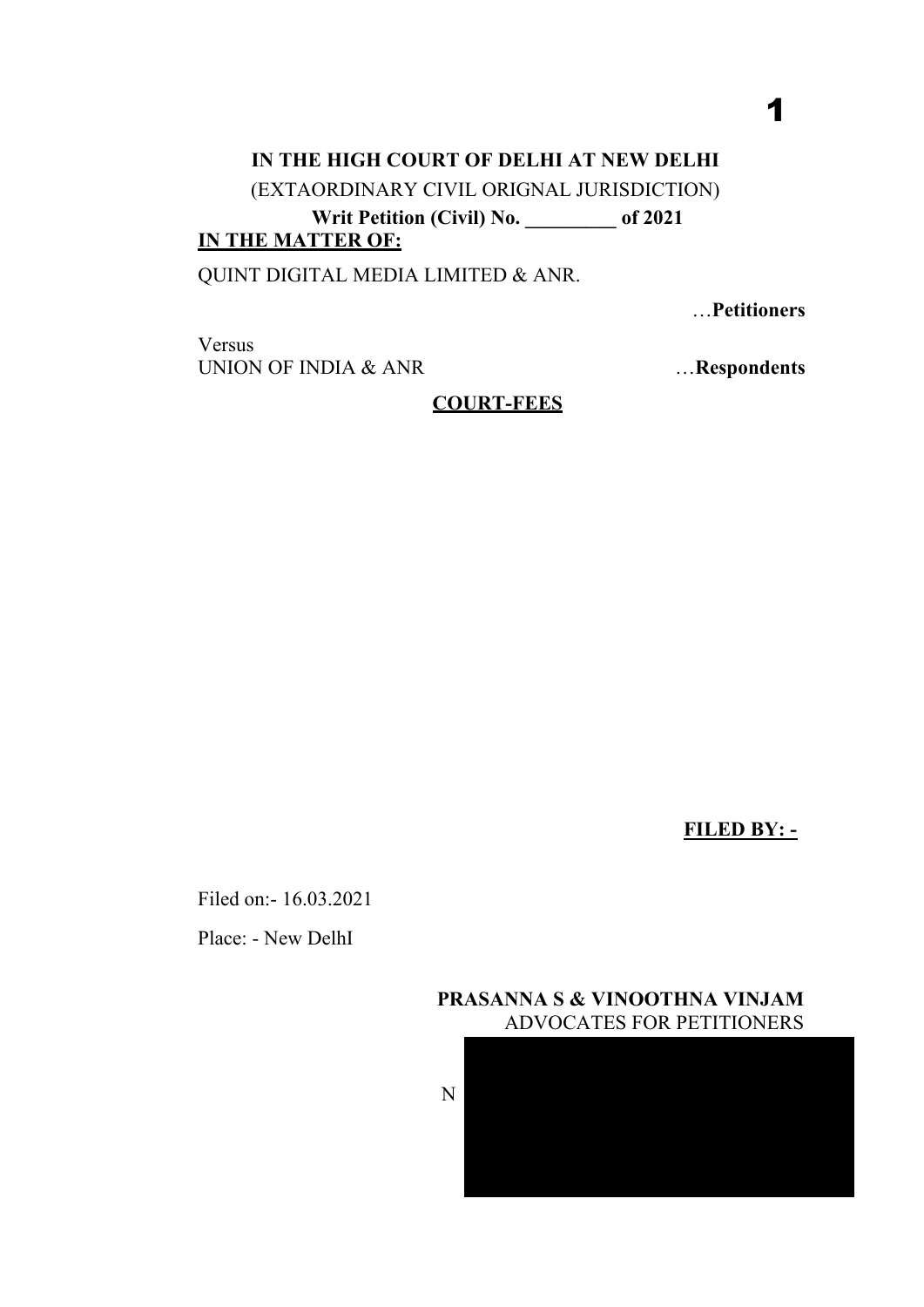# **IN THE HIGH COURT OF DELHI AT NEW DELHI** (EXTAORDINARY CIVIL ORIGNAL JURISDICTION) **Writ Petition (Civil) No. \_\_\_\_\_\_\_\_\_ of 2021 IN THE MATTER OF:**

QUINT DIGITAL MEDIA LIMITED & ANR.

…**Petitioners** 

Versus UNION OF INDIA & ANR

…**Respondents** 

## **NOTICE OF MOTION**

Dear Sir/Madam,

Kindly take notice that the accompanying Writ Petition is being filed today before the Hon'ble High Court and is likely to be listed on 18.03.2021 or thereafter.

Yours sincerely,

**FILED BY: -** 

filed on:- 16.03.2021

Place: - New DelhI

# **PRASANNA S & VINOOTHNA VINJAM** ADVOCATES FOR PETITIONERS

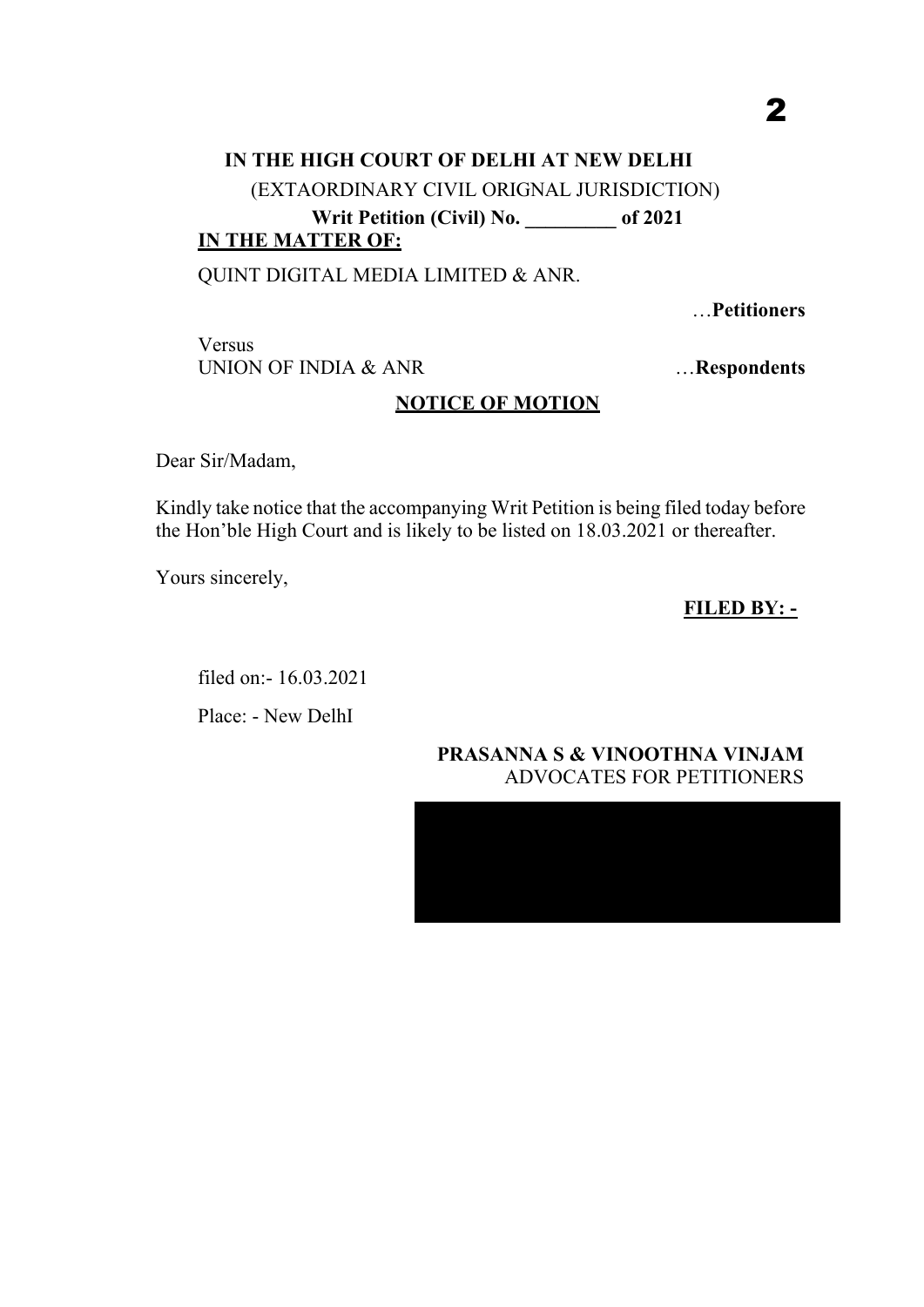# **PROOF OF ADVANCE SERVICE ON R-1 & R-2**



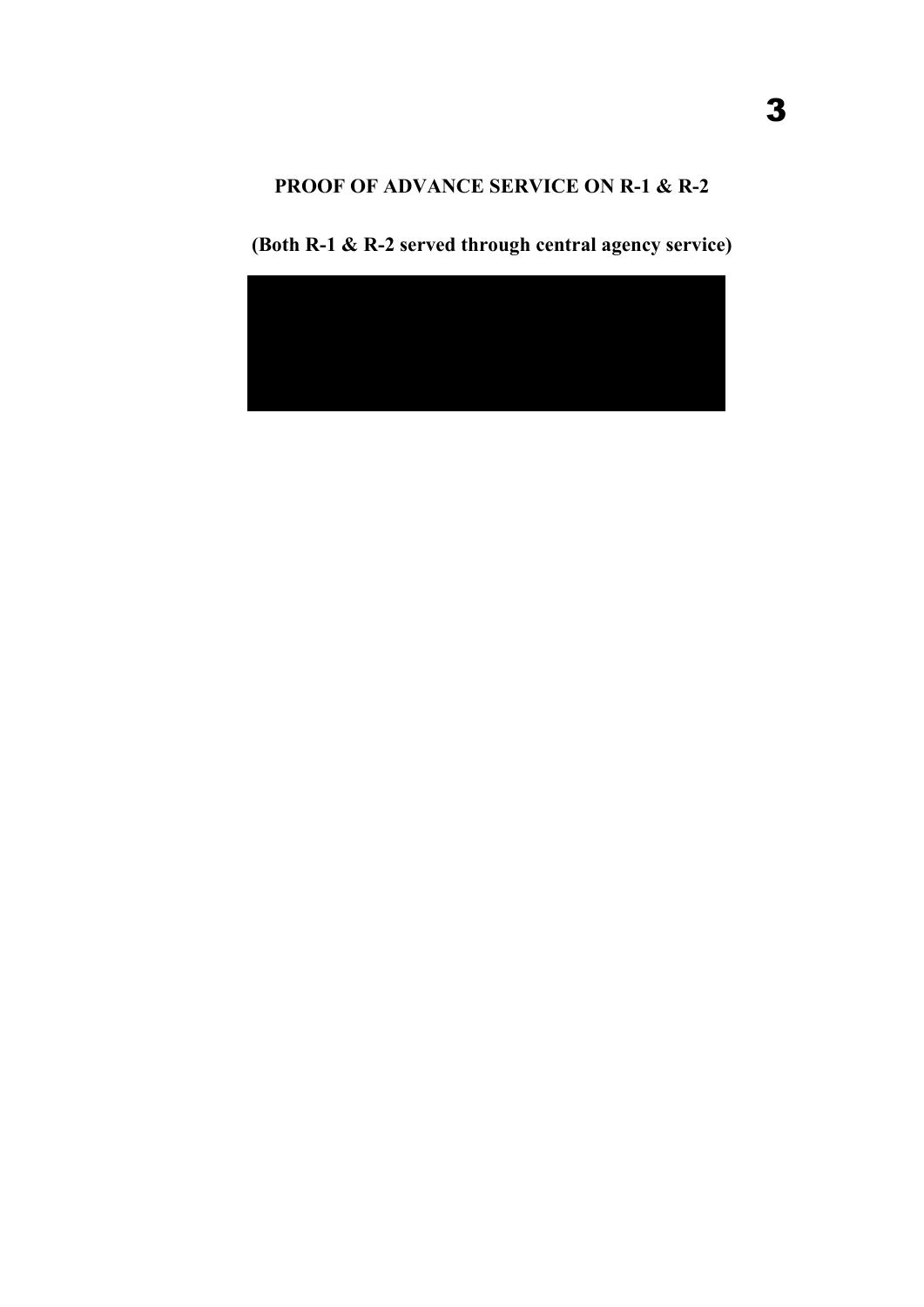# **IN THE HIGH COURT OF DELHI AT NEW DELHI** (EXTAORDINARY CIVIL ORIGNAL JURISDICTION) **Writ Petition (Civil) No. \_\_\_\_\_\_\_\_\_ of 2021 IN THE MATTER OF:**

#### QUINT DIGITAL MEDIA LIMITED & ANR.

…**Petitioners** 

4

Versus UNION OF INDIA & ANR

…**Respondents** 

#### **LETTER OF URGENCY**

To:

The Registrar, High Court of Delhi, New Delhi

Sir/Madam,

Kindly treat the accompanying fresh Writ Petition as an urgent one for listing before the Hon'ble Court. The new IT Rules issued last month on 25.02.2021 are palpably illegal in seeking control and regulate digital news media when the parent statute nowhere provides for such a remit. The same has profound and serious harms for digital news media such as the Petitioners and destructive of their rights. Kindly therefore treat the accompanying WP and the Applications as being one of extreme urgency and list before the Hon'ble Court at the earliest.

**FILED BY: -** 

filed on:- 16.03.2021

Place: - New DelhI



#### **PRASANNA S & VINOOTHNA VINJAM**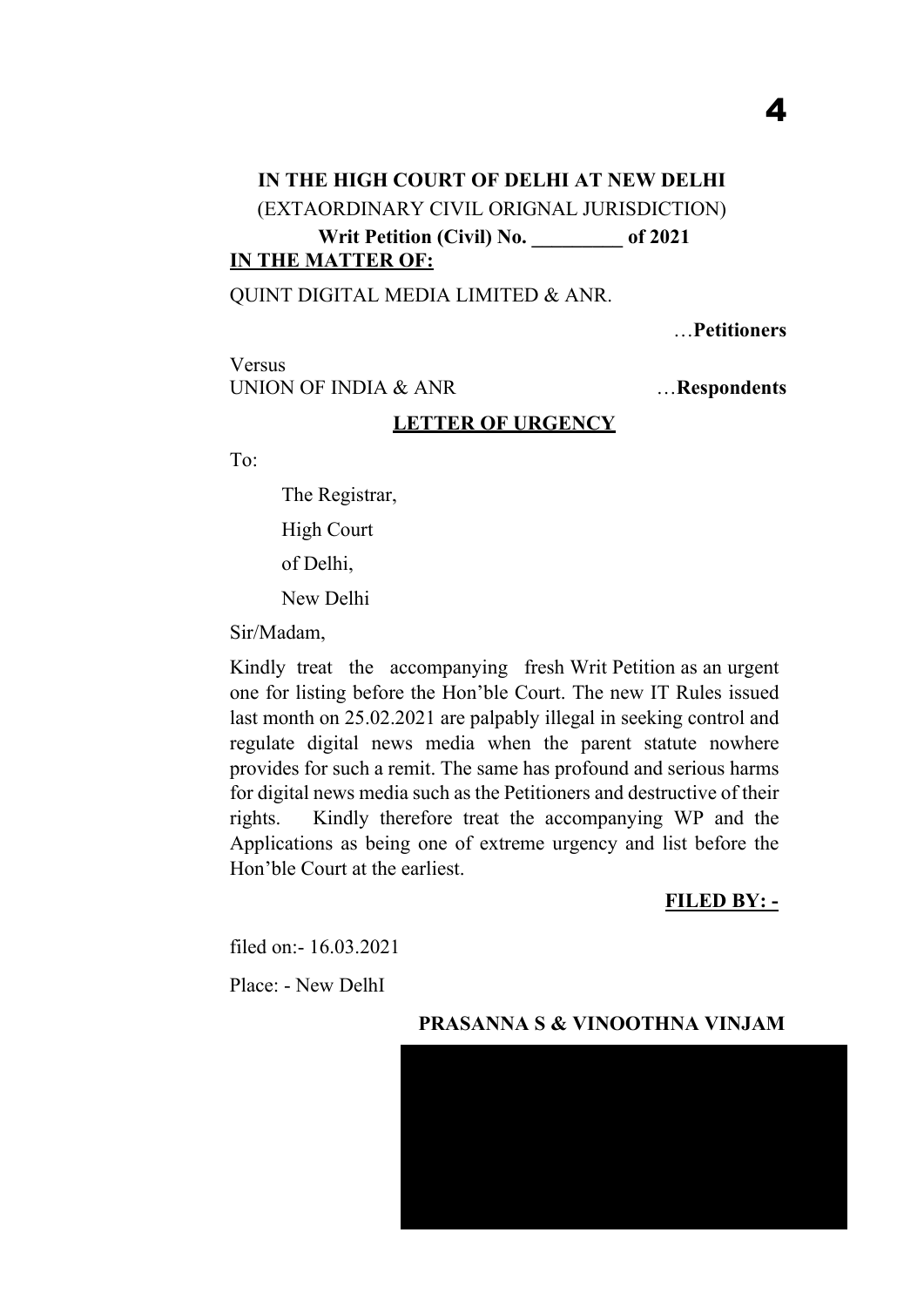# **IN THE HIGH COURT OF DELHI AT NEW DELHI** (EXTAORDINARY CIVIL ORIGNAL JURISDICTION) **Writ Petition (Civil) No. \_\_\_\_\_\_\_\_\_ of 2021 IN THE MATTER OF:**

## QUINT DIGITAL MEDIA LIMITED & ANR.

…**Petitioners** 

5

# Versus

## UNION OF INDIA & ANR **EXECUTE: WE** ... **Respondents**

| 1. Quint Digital Media Ltd.<br>Through   |             |
|------------------------------------------|-------------|
| its Director & Co-founder of 'The Quint' |             |
|                                          |             |
|                                          |             |
|                                          |             |
| 2. Ms. Ritu Kapur                        |             |
|                                          |             |
| Director & Co-founder of 'The Quint'     |             |
|                                          |             |
|                                          |             |
|                                          | Petitioners |
| Versus                                   |             |
| 1. Union Of India                        |             |
| Through                                  |             |
| The Secretary (MEITY)                    |             |
| Ministry Of Electronics And Information  |             |
| Technology, Electronics Niketan,         |             |
| 6, Cgo Complex,                          |             |
| Lodhi Road, New Delhi - 110003           |             |
| E-mail - secretary@meity.gov.in          |             |
| 2. Secretary,                            |             |
| Ministry Of Information & Broadcasting   |             |
| Shastri Bhavan                           | Respondents |
| New Delhi $-110001$                      |             |
| E-mail - secy.inb@nic.in                 |             |

# **MEMO OF PARTIES**

**FILED BY: -** 

Filed on:- 16.03.2021 Place: - New DelhI

## **PRASANNA S & VINOOTHNA VINJAM**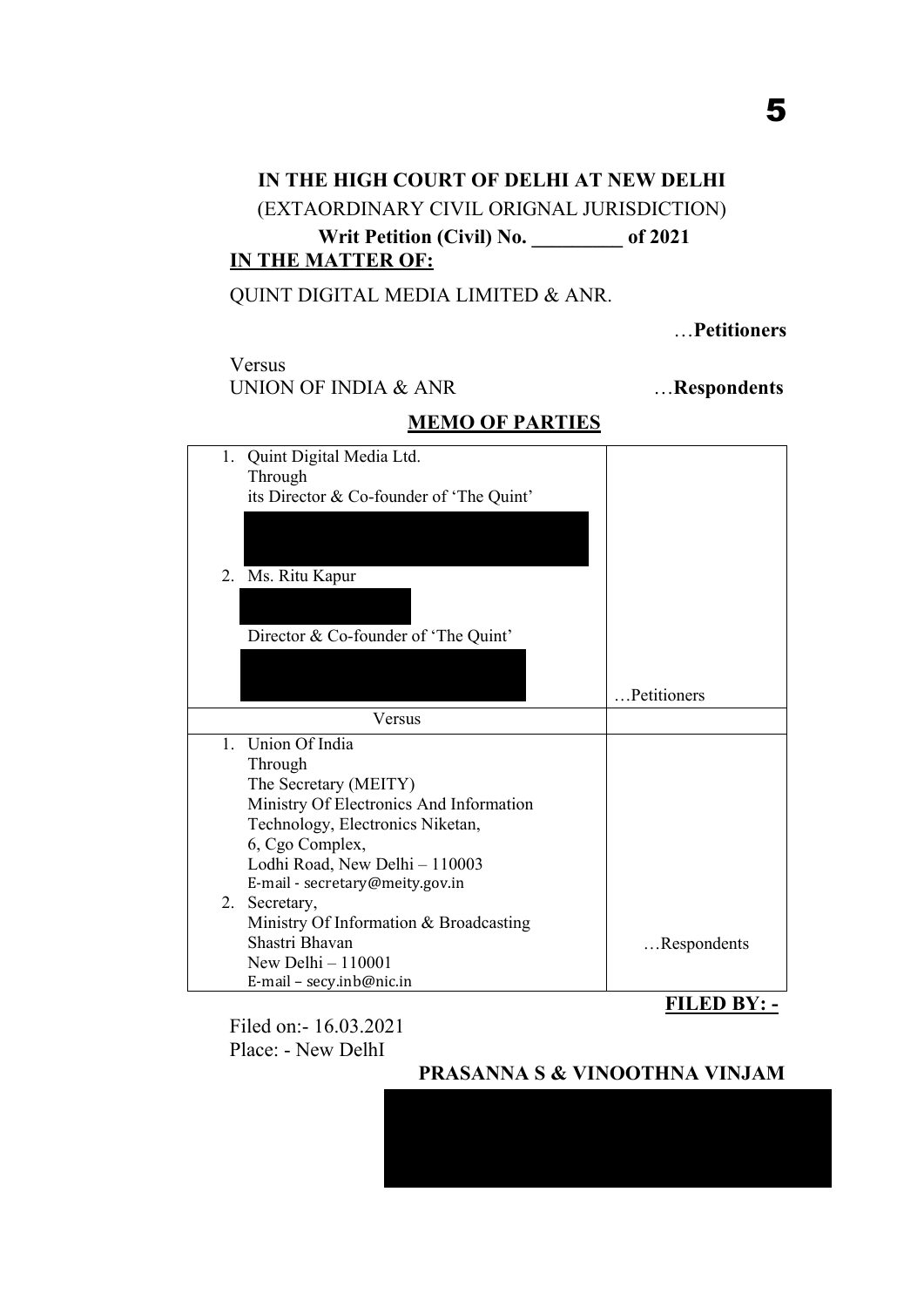#### **SYNOPSIS AND LIST OF DATES**

The present Petition challenges the constitutional validity of the Information Technology (Intermediary Guidelines and Digital Media Ethics Code) Rules, 2021 ("**IT Rules, 2021**" or "**Impugned Rules**") under the provisions of Information Technology Act, 2000 ("**IT Act**"), inasmuch as they purport to apply to 'publishers of news and current affairs content' ("**digital news portals**") as part of digital media, and consequently regulate these entities under Part III of the Rules ("**Impugned Part**") by imposing Government oversight and a 'Code of Ethics' which stipulates such vague conditions as 'good taste', 'decency', prohibition of 'halftruths' etc. - matters nowhere within the contemplation of the IT Act; and draconian consequences for perceived non-compliance, including blocking, modification and deletion of content, compulsory publication of apology, which may be ordered and enforced by Central Government officials.

The Petitioners bring out a wholly digital news and current affairs publication called 'The Quint.' They are directly impacted by the IT Rules, 2021, which is also an overreach by subordinate legislation. The Petitioners' digital news portal publishes news and views, as distinct from curated content. The present Petition challenges the IT Rules, 2021 only in so far as they affect digital news portals, and is not with reference to 'publishers of online curated content', i.e., OTT media platforms or any other entities sought to be regulated by the Impugned Rules.

#### *Scheme of the IT Rules, 2021*

The IT Rules, 2021 are purportedly made under Section 87(1) of the IT Act, more particularly, Section  $87(2)(z)$  & (zg) which enable Rules to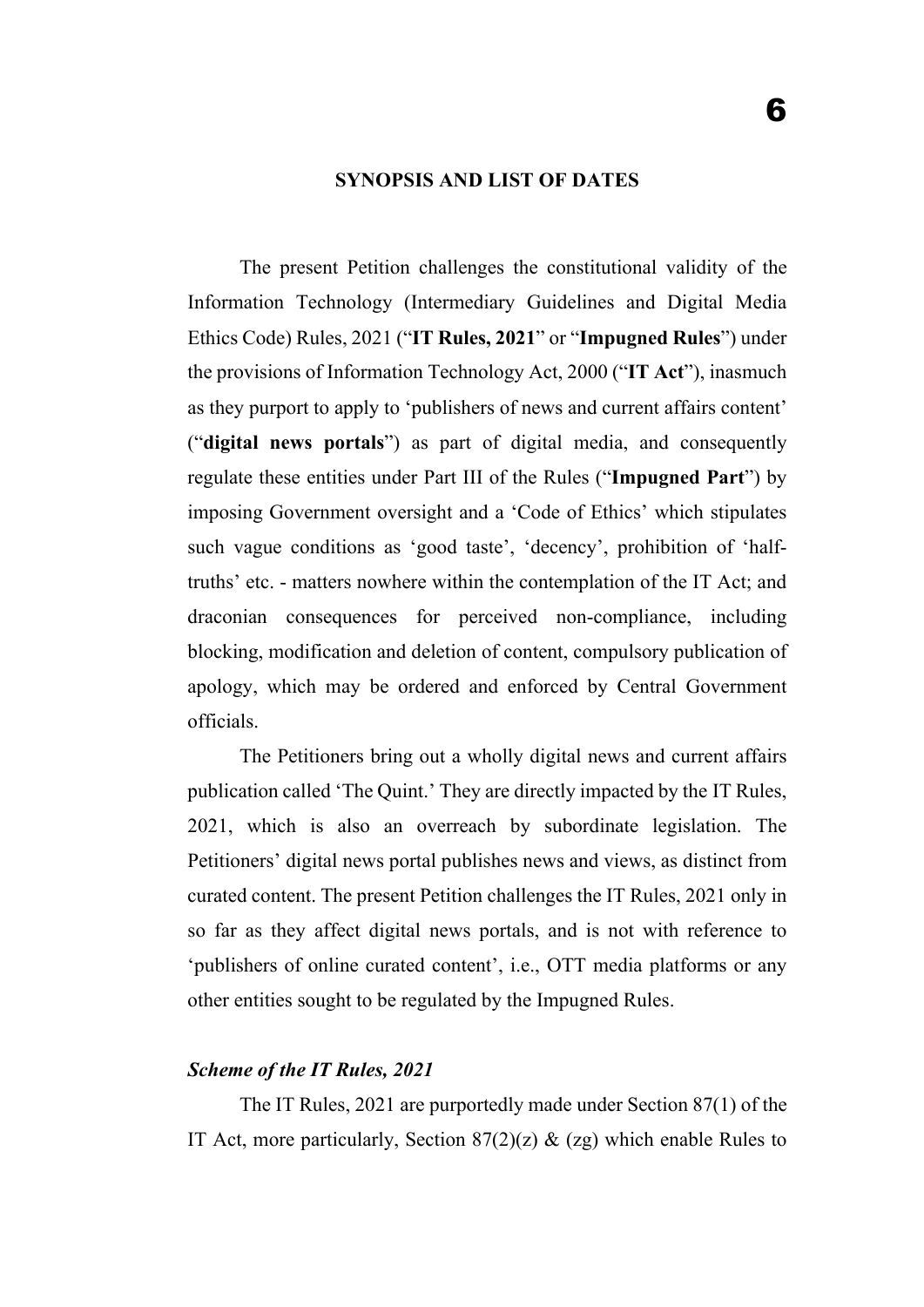be framed on:- "the procedure and safeguards for blocking access by the public under Section 69-A(2)" and "guidelines to be observed by the intermediaries under Section 79(2)", respectively.

### *Relevant Definitions in the IT Rules 2021*

'**Digital media'** is defined by **Rule 2(1)(i)** as content carried by either an intermediary or a 'publisher'. Note that the two are mutually exclusive terms. News and analysis of current affairs, which when made available over the internet and computer networks is defined as '**news and current affairs content**' by **Rule 2(1) (m)**, but when this is published as loosely folded sheets with newsprint it would be '**newspaper**' defined by **Rule 2(1)(n)**. 'Newspaper' is not covered by the IT Rules, 2021, but 'news and current affairs content' is. '**Publisher of news and current affairs content**' is separately defined in **Rule 2(1)(t)** as follows:

> 'publisher of news and current affairs content' means an online paper, news portal, news aggregator, news agency and such other entity called by whatever name, which is functionally similar to publishers of news and current affairs content but shall not include newspapers, replica e-papers of the newspaper and any individual or user who is not transmitting content in the course of systematic business, professional or commercial activity;

It will be seen that a physical newspaper in the paper format, and its exact replica online edition are not covered by the Rules. However all editions and publications of 'news and current affairs' in the digital form (even if done by a media group which brings out physical newspapers) will be covered by the Rules as 'digital media' and treated as a digital news portal. Significantly, none of these definitions are found in the IT Act and are all brought in by the IT Rules, 2021with the express purpose of regulating their content.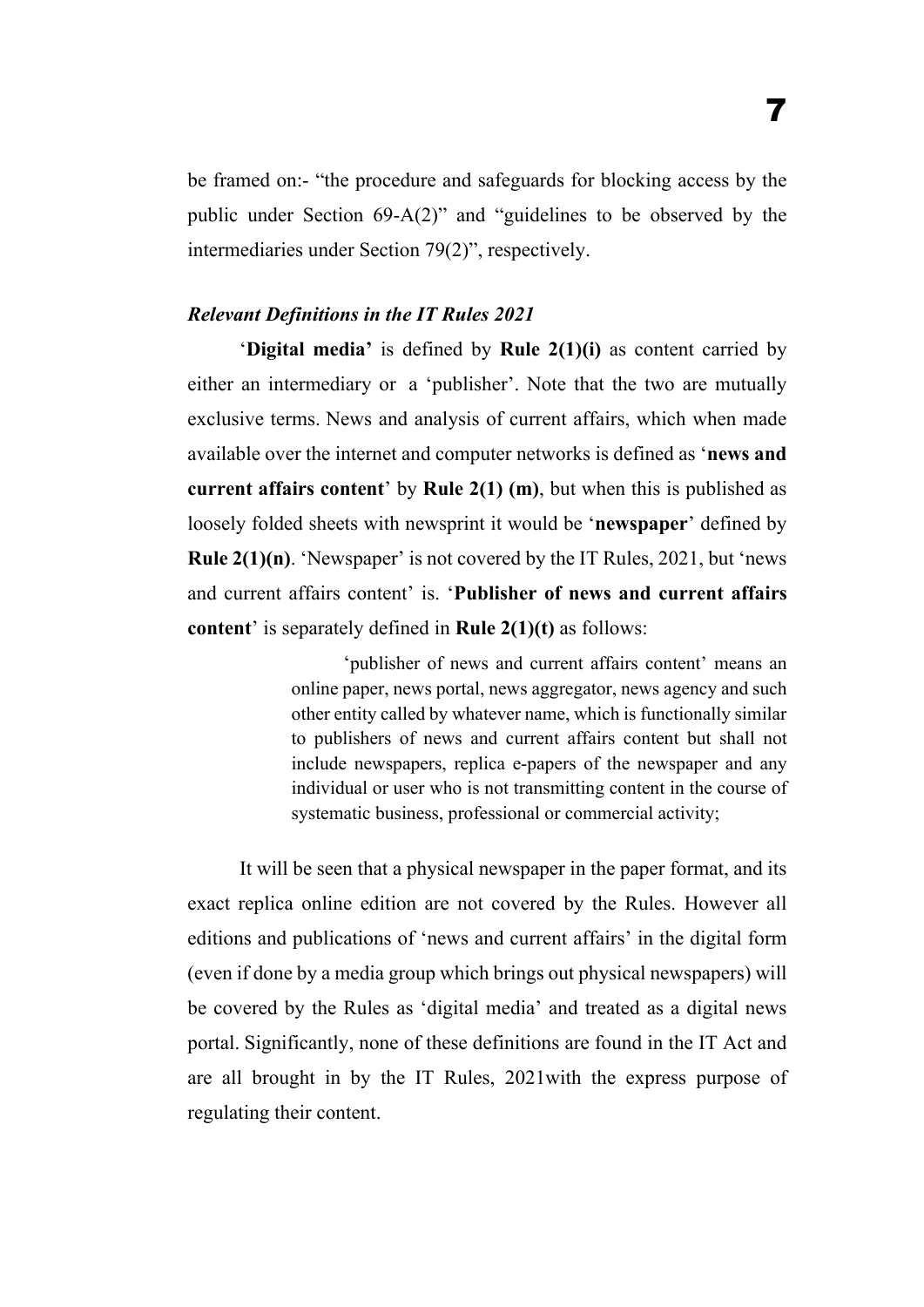#### **Regulation**

### *Subject Entities*

The IT Rules, 2021 purport to regulate publishers and intermediaries. The manner of regulation is in two parts: *one,* due diligence norms to be followed by 'intermediaries' (Part II of the Rules); *two,* Code of Ethics to be followed by 'publishers' (Part III of the Rules i.e. the Impugned Part).

#### *Code of Ethics for publishers*

A Code of Ethics is laid down, as per the Appendix referred to in Rule 9. The Code of Ethics for 'publishers of news and current affairs content' consists of the Programme Code under the Cable Television Networks (Regulation) Act, 1995 ("**Cable TV Act**"); Journalistic Norms under the Press Council Act, 1978 ("**Press Council Act**"); and a blanket prohibition against content that is prohibited by any law.

## *Regime to supervise news content*

Rule 9 sets up a three-tier structure to ensure 'observance and adherence' to the Code of Ethics.

Level 1: '*Self-regulation' by the publisher* - Grievance redressal officer to be set up by the publisher to take up a complaint by "any person having a grievance regarding content" (Rules 10,11)

Level 2: '*Self-regulating' body/bodies* (actually a misnomer) of an appellate nature constituted by publishers or their associations, of independent persons, but subject to the Ministry's approval. This Level 2 body has the power to warn or censure, require the publisher to apologize or display a warning/disclaimer. Note that their procedure is bound hand and foot by the Rules which obligate Level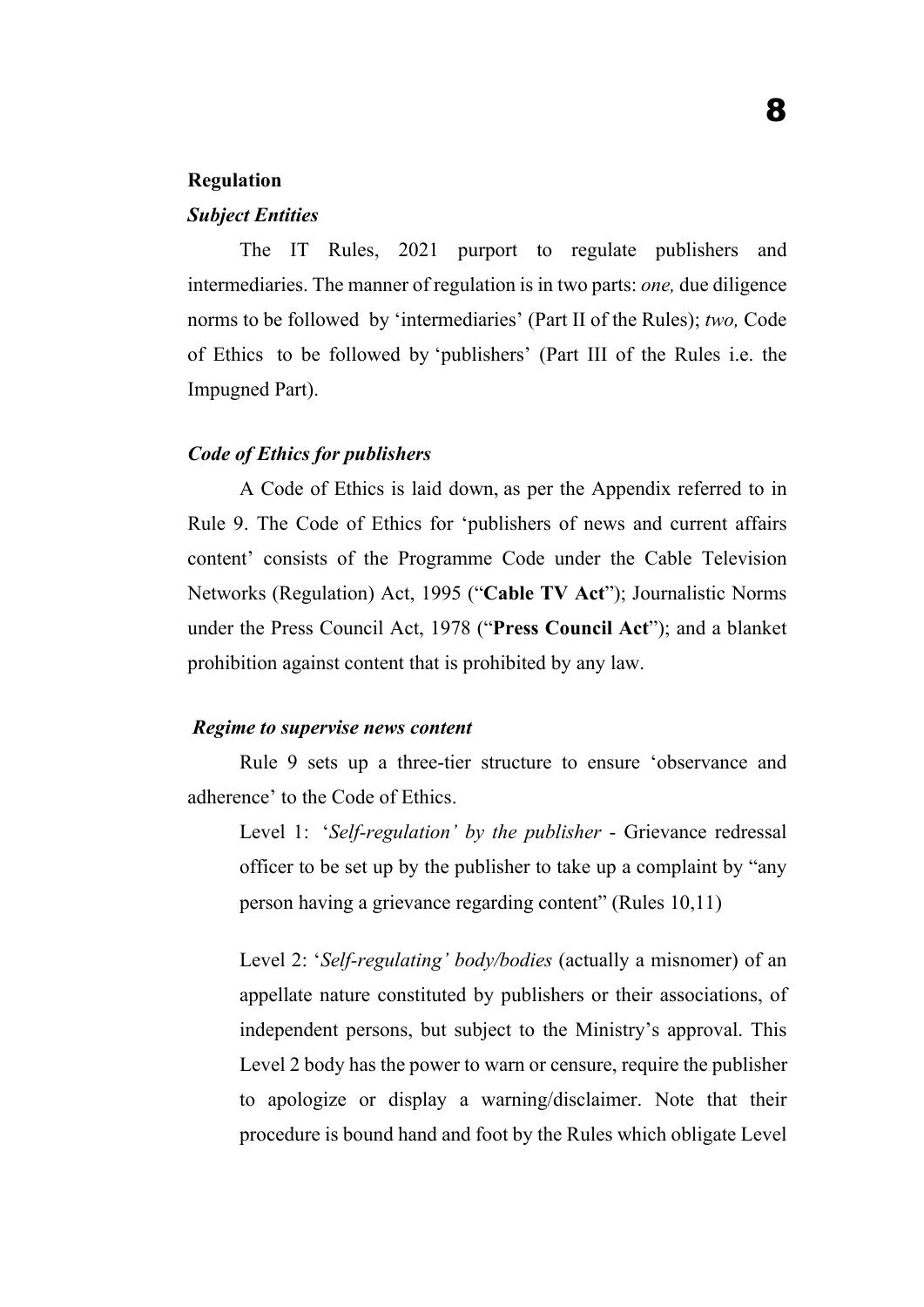2 bodies to refer matters of non-compliance, and a certain class of content to Level 3 for deletion or modification of the same. (Rule 12)

Level 3: '*Oversight mechanism' by the Central Government*. This is an Inter-Departmental Committee, headed by an Authorised Officer of the Government of India, consisting chiefly of serving officials from various Ministries. The Committee can directly take complaints referred to it by the Ministry of I&B. It also operates as a second appellate forum over decisions of Levels 1 and 2. In addition to the power to recommend to the Ministry of I&B, to issue various binding directions for perceived non-compliance, such as publication of apology, displaying a warning/disclaimer, etc., the Committee also has the power to recommend to the Ministry, draconian measures such as ordering the blocking, modification or deletion of content on certain perceived dangers. Such drastic orders are subject only to approval from the Secretary of the Ministry of I&B. (Rules13-15)

#### *Emergency Power*

In addition to all of the above, there is an 'emergency power' reserved with the Secretary of Ministry of I&B to pass interim orders blocking any content without even giving an opportunity of hearing. (Rule 16)

## *Reporting Obligations*

Further, Rule 19 mandates a full disclosure of every complaint received and action taken, thereby providing for an abiding policing by the State.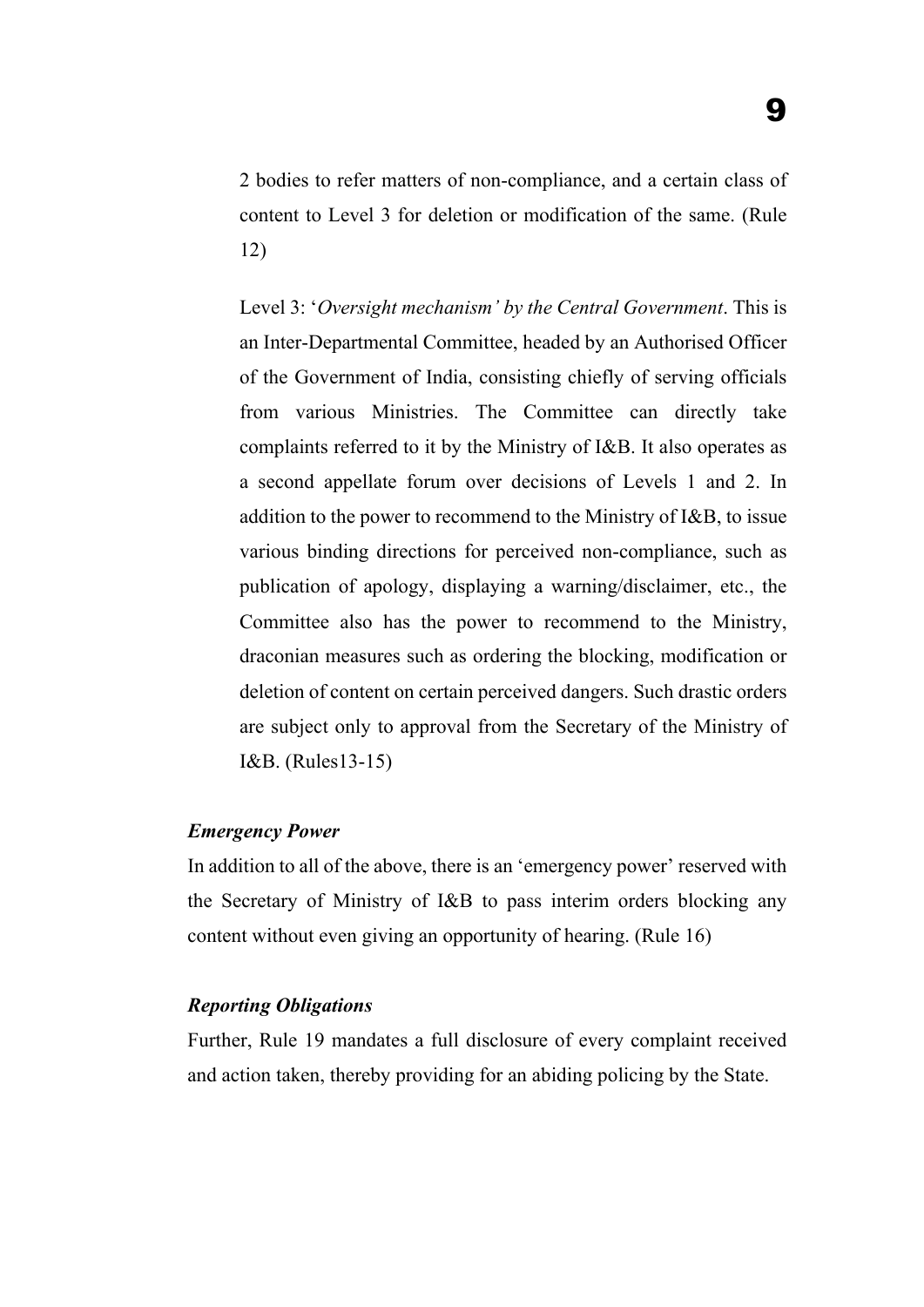#### *Ultra vires* **the Constitution**

Executive power to virtually dictate content to digital news portals would squarely violate Articles 14 and 19(1)(a) of the Constitution. The IT Rules, 2021 introduce digital portals with 'news and current affairs content' as a specific and targeted class to be subject to regulation by a loose-ranging 'Code of Ethics' and to be consummately overseen by Central Government officers. Upon the merest complaint or even without any, space has been created for the State to enter and control news and views by way of deletion, modification or blocking, censure, compelled apology and more. Clubbing online news portals with social media as distinct from the print news media is unfair and irrational classification.

The Rules, in effect, set up an adjudicatory mechanism parallel to Courts of law, heavily impinging on freedom of speech and expression. Content shall inexorably be led to an assessment by a Central Government Committee and its dictates, or of the Ministry, upon the slightest incident of 'any person' having a grievance about published content. Even if there is no complaint, the Ministry of I&B itself may refer content to the Central Government Committee for orders. Additionally, independent emergency powers to block content without as much as a hearing exist with the Secretary, Ministry of I&B.

Although the Journalistic Norms under the Press Council Act have been incorporated, the rationale of self-regulation, that is, that the State should be kept out, and that such supervision be merely recommendatory, has been flouted by the Rules. The Cable TV Act applies to a purely visual medium and is not on par with the written content of news portals. Conditionalities for cable channels flow from licenses the State grants for the use of airwaves whereas neither newspapers nor digital news publishers require licenses from the government, and do not use any public resource.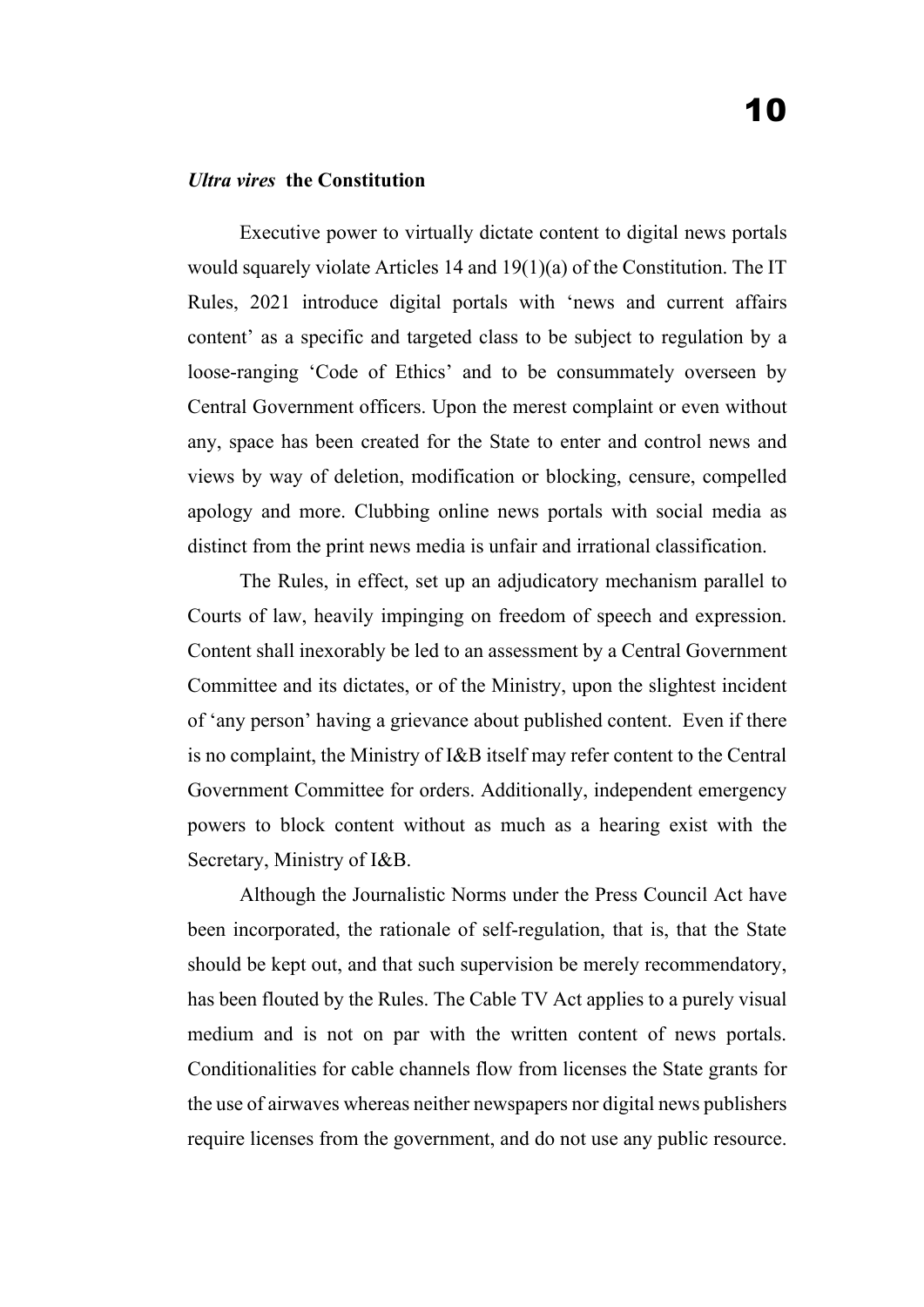In any case, the constitutionality of the provisions of the Cable TV Act and the rules thereunder are open to question and therefore offer no justification for the Impugned Part of the Rules.

Other democratic countries like the UK and Australia class online news with print news, to be self-regulated, free of State control.

#### *Ultra vires* **the IT Act, 2000**

The parent IT Act is limited to providing legal recognition, authentication and facilitation of interchange of electronic data and electronic communication, and its receipt as evidence. It does not does not envisage regulation of news media.

Importantly, an offence under Section 66-A penalising content which is 'offensive' or causes 'annoyance' was struck down on the ground of vagueness, in *Shreya Singhal*. Therefore, these Rules bring back some elements of Section 66-A and go far beyond it, by way of prescription, to be administered, adjudicated upon and supervised by the executive. Thus, they not only exceed the IT Act, but also contravene the Supreme Court's ruling, and therefore will not be saved by any general rule-making power under Section 87(1) that is limited to carrying out the provisions of the IT Act, 2000.

The scope of the IT Act is limited to providing for recognition of electronic data and it refers to entities and content in very generic terms. It contemplates regulation of content only by creating a select set of offences, to be prosecuted and judicially assessed. (Offences relating to sexually explicit material etc. are generally not applicable to news and current affairs publications) Only intermediaries, who are immune from prosecution of offences under Section 79, are subject to a Government action of blocking. The IT Rules, 2021, however, introduce a distinct category of entities, purely on the strength of their being publishers of news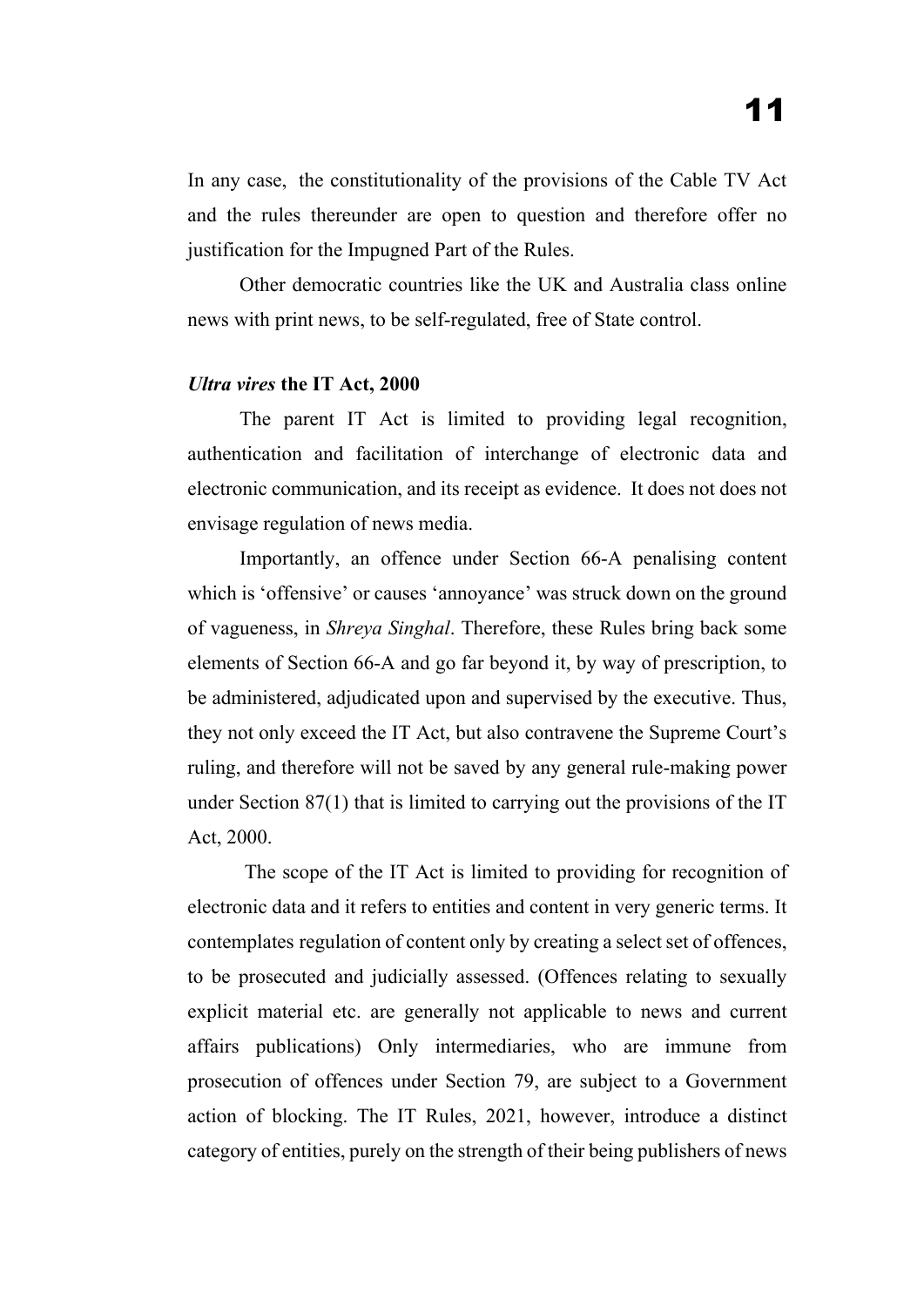and current affairs content, to be subjected to an adjudicatory mechanism parallel to courts of law, on a range of grounds which are not even offences under the IT Act.

Section 69-A of the IT Act, under which the Impugned Part has been framed, provides for blocking *intermediaries* when required in the interests as aforesaid. The IT Rules, 2021, however, go on to impose upon the *nonintermediary digital news media* a three-tier regulatory system to administer a loose-ranging Code of Ethics that contains wide and vague terms as 'half-truths', 'good taste', 'decency', 'suggestive innuendos', etc. They also prescribe censure, warning, requiring an apology etc. in this regard as also on counts of 'defamation' etc.

Creating a differential classification by way of subordinate legislation, when not contemplated by the parent IT Act is an overreach by itself and this has been done to specifically target digital news portals, by subjecting them to an unprecedented regulatory burden and State interference, which no other form of news publication is subject to. This overreach is aggravated by a virtual legislation by reference, inasmuch as the Rules incorporate the Journalistic Norms under the Press Council Act, the Programme Code under the Cable TV Act, and vest draconian powers and control in the State.

Therefore this Petition seeks striking down of the Impugned Part of IT the Rules, 2021 on the grounds *inter alia* that it: violates Article 19(1)(a) and  $19(1)(g)$  creating a chilling effect on media freedom; violates Article 14 of the Constitution by creating an unreasonable classification and by setting up a parallel adjudicatory mechanism to be overseen by the officials of the executive; and is *ultra vires* the IT Act, 2000.

Hence this Petition.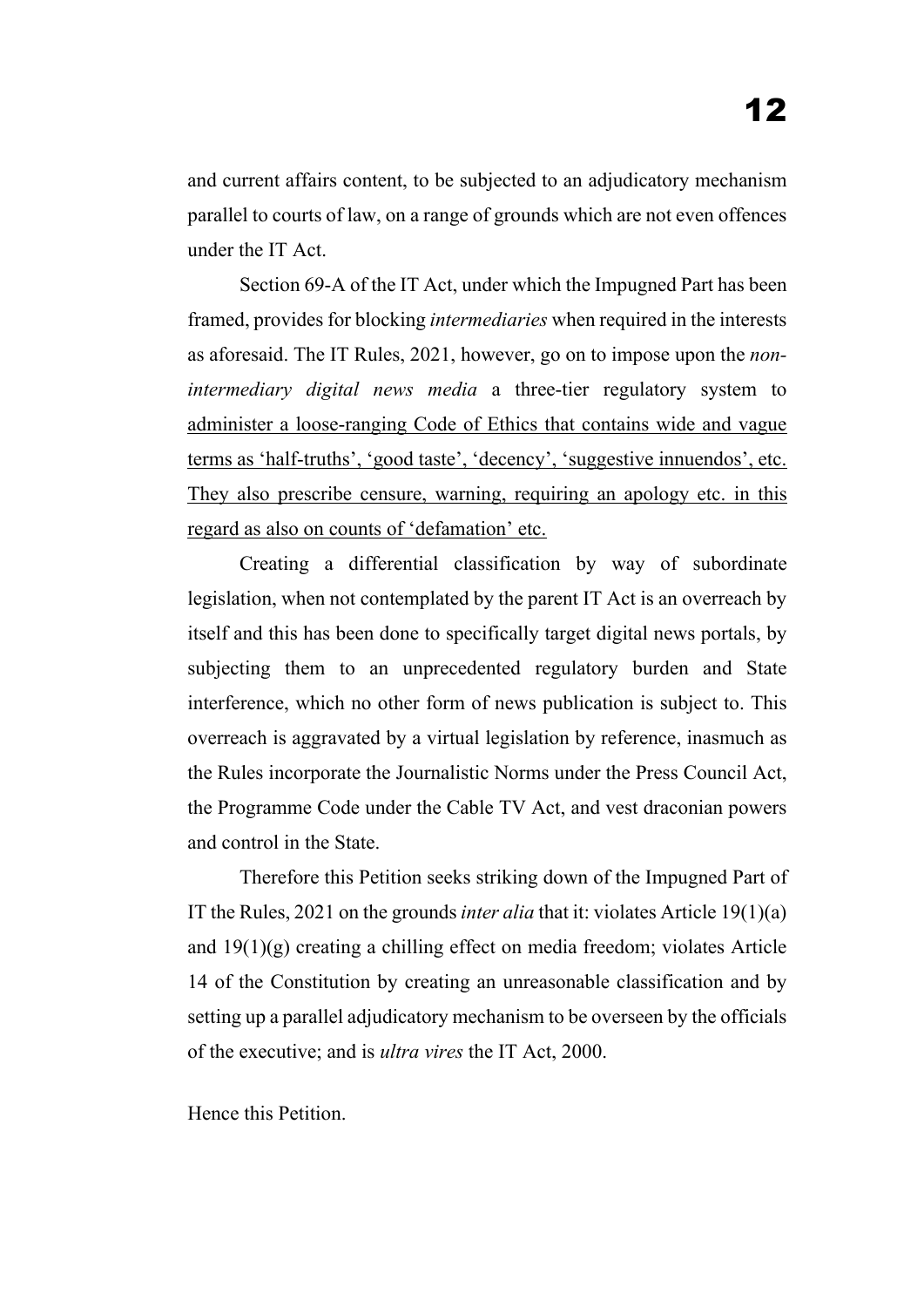**LIST OF DATES**

|            | 17.10.2000   Information Technology Act, 2000 enacted by Parliament<br>was brought into force.                                                                                                                                                                                                                                                                  |
|------------|-----------------------------------------------------------------------------------------------------------------------------------------------------------------------------------------------------------------------------------------------------------------------------------------------------------------------------------------------------------------|
| 27.10.2009 | An amendment was brought in, which, among other things,<br>added Section 66-A to the Information Technology Act,<br>2000.                                                                                                                                                                                                                                       |
| 27.10.2009 | The Information Technology (Procedure and Safeguards<br>for Blocking for Access of Information by Public) Rules,<br>2009 were issued under Section 69-A of the Information<br>Technology Act, 2000.                                                                                                                                                             |
|            | 11.04.2011 The Information Technology (Intermediary Guidelines),<br>Rules, $2011$ were issued under Section 79(2) of the<br>Information Technology Act, 2000.                                                                                                                                                                                                   |
|            |                                                                                                                                                                                                                                                                                                                                                                 |
| 24.03.2015 | <b>Shreya Singhal v Union of India (2015) 5 SCC 1 was</b><br>decided, wherein, <i>inter alia</i> , Section 66-A of the IT Act,<br>which constituted as an offence, transmitting offensive,<br>annoying, menacing electronic material, was struck down<br>in its entirety, for being vague and over-broad, and therefore<br>violative under Article $19(1)(a)$ . |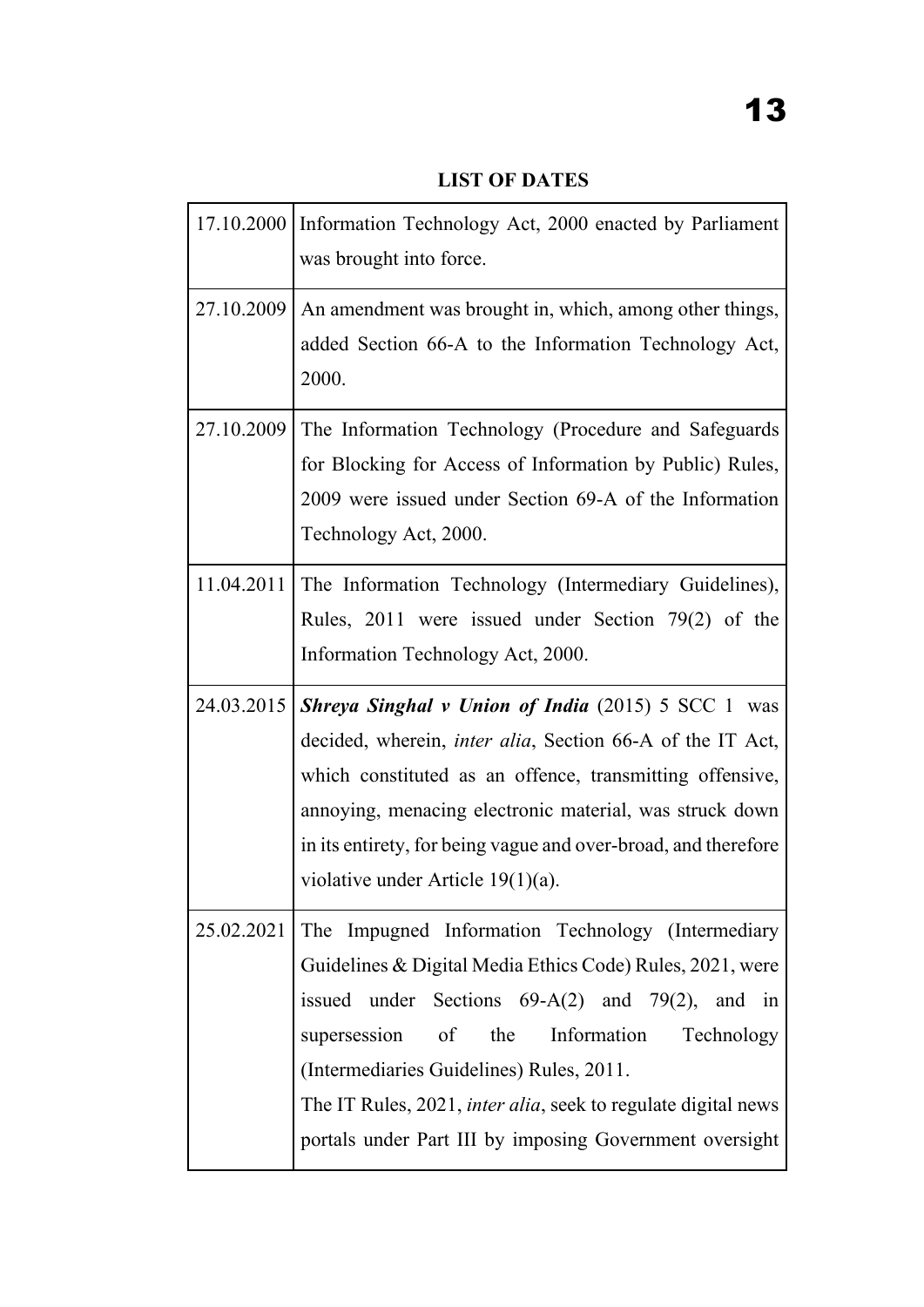|            | and a 'Code of Ethics' on them, and therefore, go far<br>beyond the object and scope of the IT Act.                                                                                                                                                                                                                                                                                                                                                                 |
|------------|---------------------------------------------------------------------------------------------------------------------------------------------------------------------------------------------------------------------------------------------------------------------------------------------------------------------------------------------------------------------------------------------------------------------------------------------------------------------|
| 26.02.2021 | DigiPub News India Foundation, an association of digital<br>news media organizations, registered under Section 8 of the<br>Companies Act, and of which Petitioner No.1's publication<br>is a founding member, sent a representation to the Ministry<br>of Electronics and Information Technology, and the<br>Ministry of Information and Broadcasting, inter alia, asking<br>for a repeal of the IT Rules, 2021. No response has been<br>received till date.        |
|            | 01.03.2021 Executive action seeking to enforce compliance in respect<br>of the Impugned Rules has already commenced. For<br>instance, Mr. Paojel Chaoba, a senior journalist who is the<br>executive editor of "The Frontier Manipur" was served with<br>a notice dated 01.03.2021, issued by the jurisdictional<br>District Magistrate, to report compliance with the<br>Impugned Rules. It was later reported in the press that the<br>said notice was withdrawn. |
|            | 09.03.2021 This Hon'ble Court issued notice to the Respondents in a<br>Writ Petition preferred by the Foundation for Independent<br>Journalism and others, numbered as WP(C) 3125 of 2021,<br>challenging the validity of the Impugned Part of the Rules<br>on 09.03.2021.                                                                                                                                                                                          |
| 10.03.2021 | The Hon'ble High Court of Kerala issued notice to the<br>Respondents in a Writ Petition preferred by LiveLaw Media<br>Pvt Ltd. and others (numbered as $WP(C)$ 6272 of 2021)                                                                                                                                                                                                                                                                                        |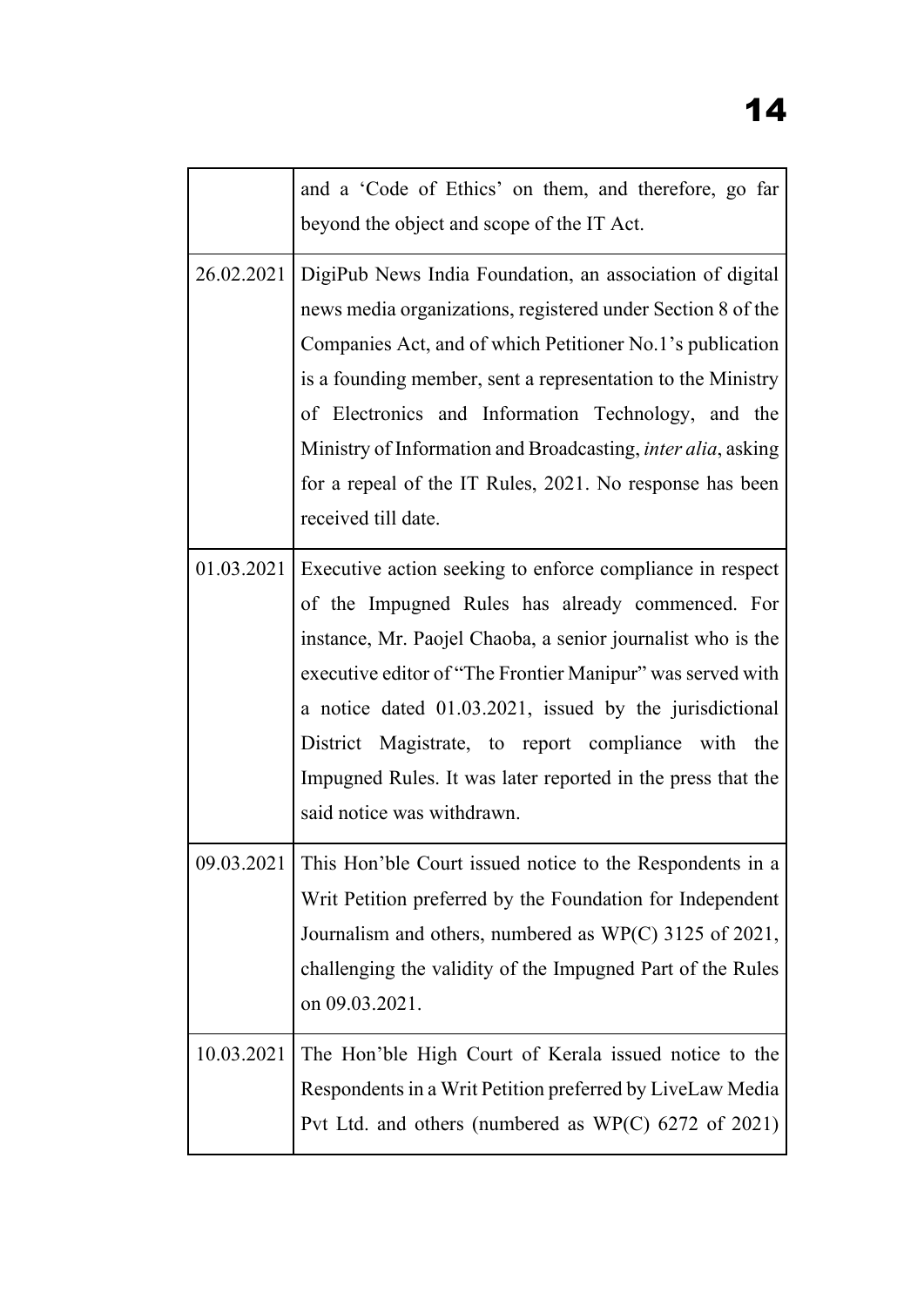|            | challenging the Impugned Part of the Rules<br>on               |  |
|------------|----------------------------------------------------------------|--|
|            | 10.03.2021. The Court further directed the Respondents         |  |
|            | against coercive steps against the Petitioners therein.        |  |
| 11.03.2021 | The editor of 'The Quint', the digital news and current        |  |
|            | affairs publication run by the Petitioners, received an e-mail |  |
|            | on 11.03.2021 from the Respondent No.2, Ministry of            |  |
|            | Information and Broadcasting informing the Petitioners that    |  |
|            | Part III of the Impugned Rules have come into force and        |  |
|            | that the communication is for information and necessary        |  |
|            | compliance.                                                    |  |
|            | 16.03.2021   Hence this Petition.                              |  |

# **FILED BY: -**

Filed on:- 16.03.2021 Place: - New Delhi

# **PRASANNA S & VINOOTHNA VINJAM**

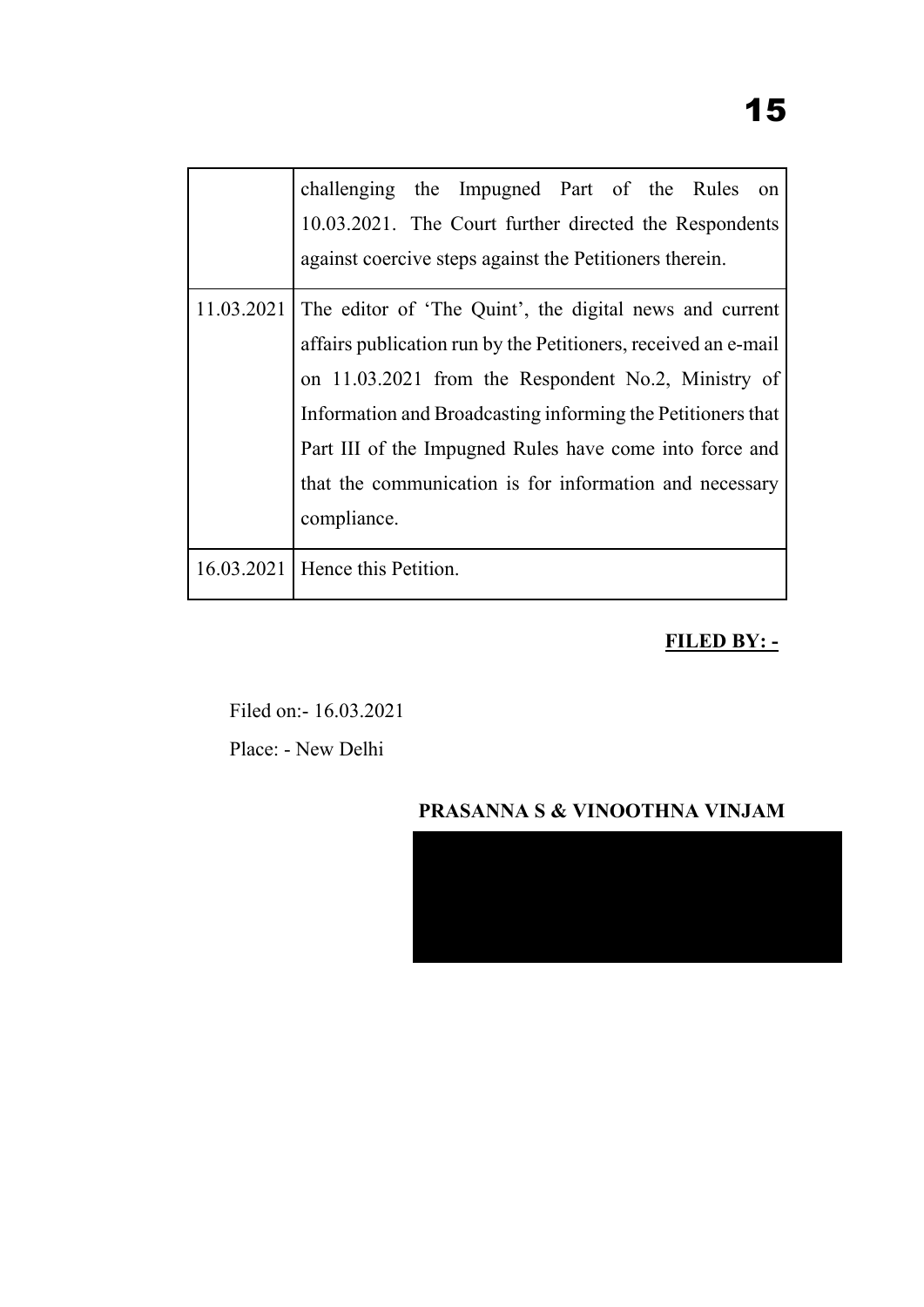(EXTAORDINARY CIVIL ORIGNAL JURISDICTION)

**Writ Petition (Civil) No. \_\_\_\_\_\_\_\_\_ of 2021** 

# **IN THE MATTER OF:**

QUINT DIGITAL MEDIA LIMITED & ANR. …**Petitioners**

Versus

UNION OF INDIA & ANR **EXECUTE: WE** ... **Respondents** 

**WRIT PETITION PRAYING FOR THE ISSUANCE OF A WRIT OF DECLARATION OR ANY OTHER APPROPRIATE WRIT, ORDER OR DIRECTION DECLARING PART III OF THE INFORMATION TECHNOLOGY (INTERMEDIARY GUIDELINES & DIGITAL MEDIA ETHICS CODE) RULES, 2021 AS VOID AND INOPERATIVE FOR BEING VIOLATIVE ARTICLES 14, 19(1)(a), 19(1)(g) OF THE CONSTITUTION**

**AND** 

**WRIT PETITION PRAYING FOR THE ISSUANCE OF A WRIT OF DECLARATION OR ANY OTHER APPROPRIATE WRIT, ORDER OR DIRECTION DECLARING PART III OF THE INFORMATION TECHNOLOGY (INTERMEDIARY GUIDELINES & DIGITAL MEDIA ETHICS CODE) RULES, 2021 AS VOID AND INOPERATIVE FOR BEING ULTRA VIRES THE INFORMATION TECHNOLOGY ACT, 2000**

To

HON'BLE THE CHIEF JUSTICE AND

HIS COMPANION JUSTICES OF THE HIGH COURT OF DELHI AT NEW DELHI

# MOST RESPECTFULLY SHOWETH THAT :-

1. This Writ Petition challenges the constitutionality and substantive *vires* of the Information Technology (Intermediary Guidelines and Digital Media Ethics Code) Rules, 2021 ("**IT Rules, 2021**" or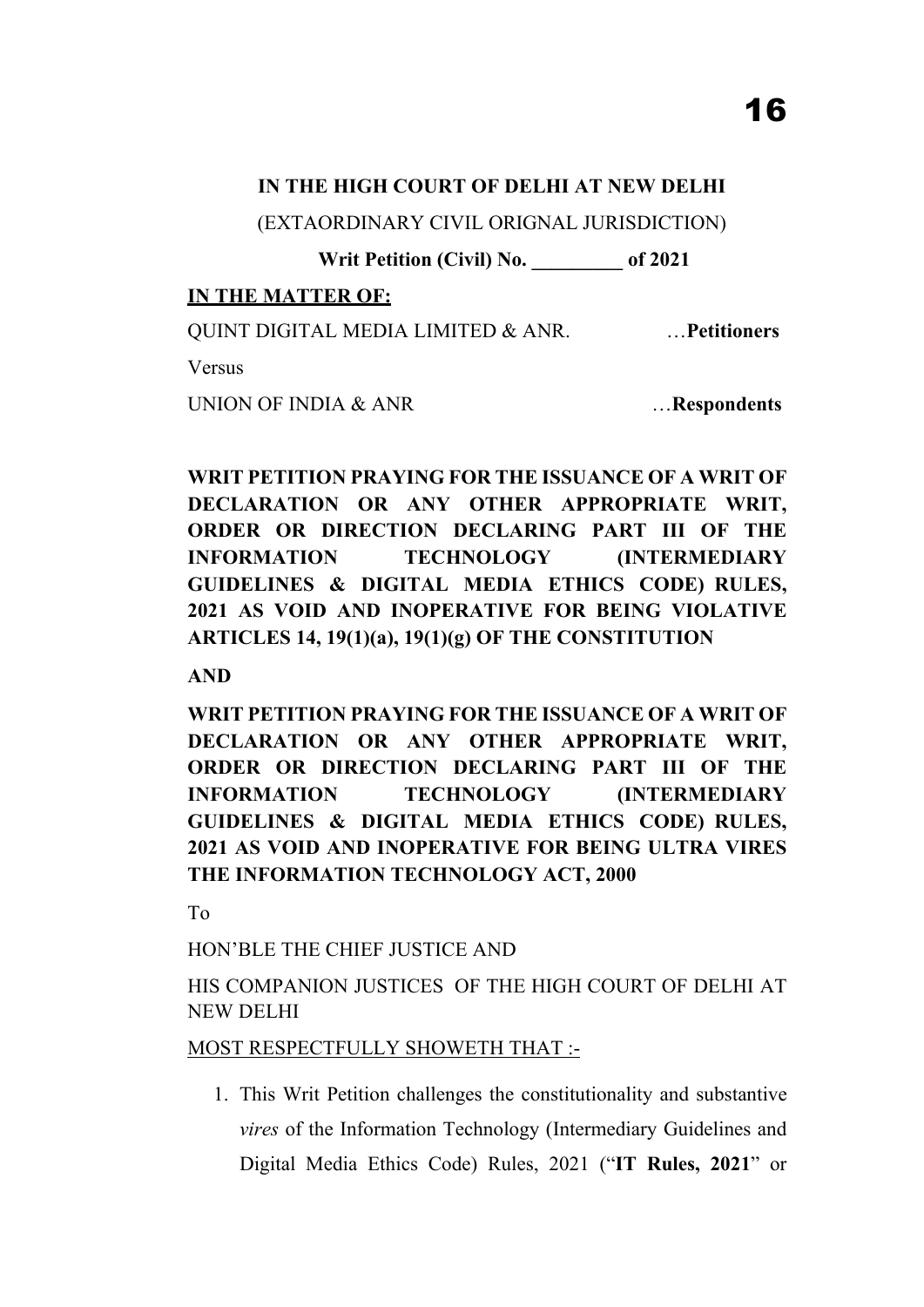"**Impugned Rules**") in so far as the said Rules purport to apply to publishers of news and current affairs and, consequently, regulate them by Part III ("**Impugned Part**") of the same, on the grounds that the Impugned Rules violate Articles 14, 19(1)(a), and  $19(1)(g)$ of the Constitution, and go far beyond the remit of the Information Technology Act, 2000 ("**IT Act**").

2. The IT Rules, 2021 have been notified and published in the Official Gazette on 25th February, 2021 and have come into effect from that date. A true copy of the IT Rules, 2021 issued on 25.02.2021 is annexed herewith and marked as **ANNEXURE-P-1**. The Impugned Rules enable the Government to virtually dictate content to digital news portals, and squarely violate media freedom. They introduce digital portals with 'news and current affairs content' as a specific and targeted class to be subject to regulation by a loose-ranging 'Code of Ethics', and to be consummately overseen by Central Government officers, all of which is violative of Articles 14,  $19(1)(a)$ , and  $19(1)(g)$  of the Constitution, and goes beyond the object and scope of the IT Act.

## **Parties**

3. **Petitioner No.1** is Quint Digital Media Limited, and publishes the digital news portal 'The Quint'. **Petitioner No. 2** is Ms. Ritu Kapur is a Director at the Petitioner No.1 company and co-founder of 'The Quint', a digital publisher of news and current-affairs content. The Petitioners are therefore directly impacted by the operation of the Impugned Part of the IT Rules, 2021. Further, the Petitioners operate within the territory of India and conduct 'systematic business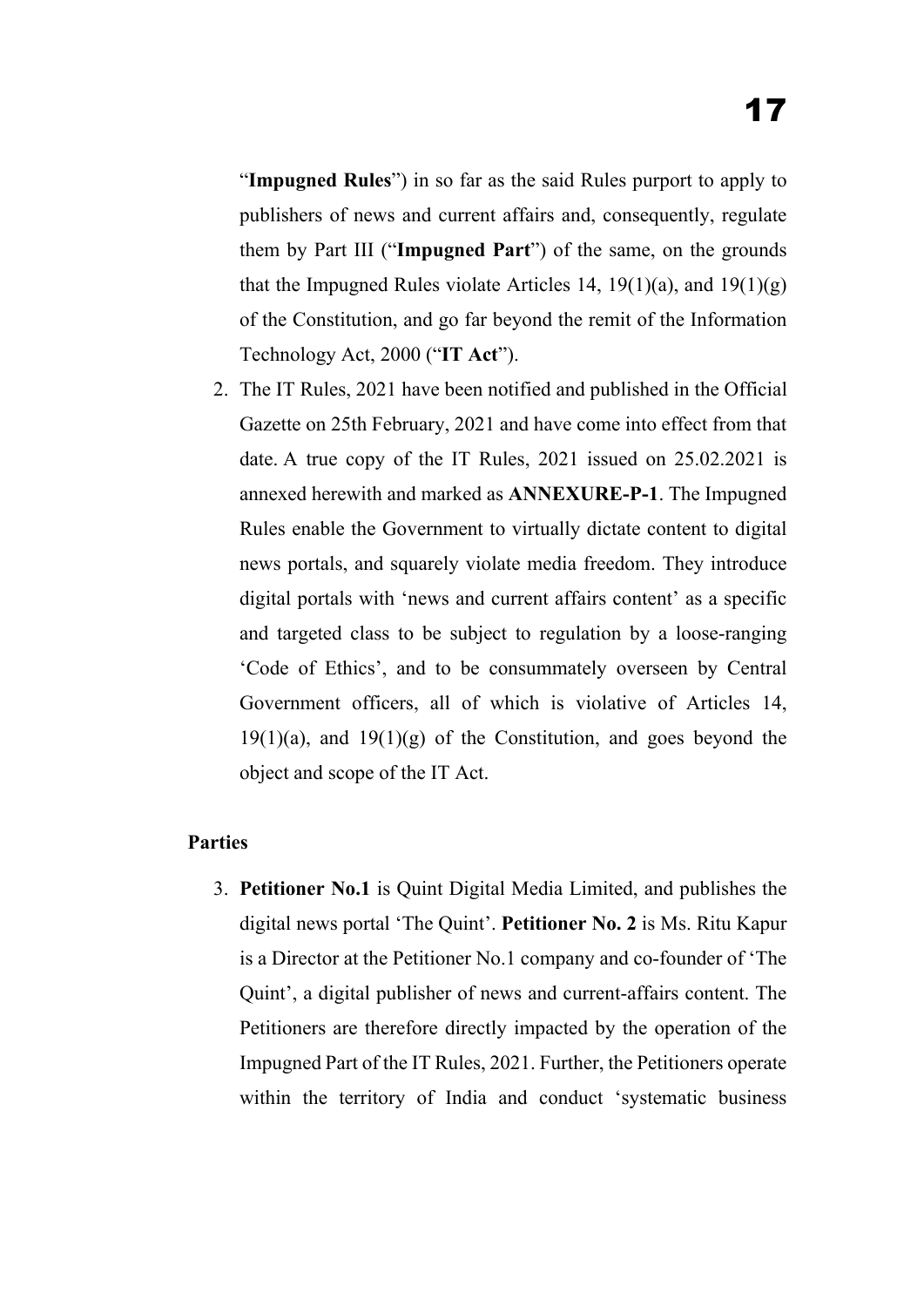activity' making their content available in India, and therefore fall within the purview of the IT Rules, 2021, under Rule 8.

**4. Respondent No.1** is the Union of India through the Secretary, Ministry of Electronics and Information Technology, through whom the Impugned Rules have been issued. **Respondent No.2** is the Secretary, Ministry of Information and Broadcasting who also exercises powers under the Impugned Rules. Both Respondents are in New Delhi.

### **Scheme of the Information Technology Act, 2000**

5. The purpose and the purport of the IT Act is as follows:

*"An Act to provide legal recognition for transactions carried out by means of electronic data interchange and other means of electronic communication, commonly referred to as – electronic commerce, which involve the use of alternatives to paper-based methods of communication and storage of information, to facilitate electronic filing of documents with the Government agencies and further to amend the Indian Penal Code, the Indian Evidence Act, 1872, the Banker's Books Evidence Act, 1891 and the Reserve Bank of India Act, 1934 and for matters connected therewith or incidental thereto".* 

- 6. Thus, the IT Act was introduced to facilitate, recognise and ratify electronic commerce, including electronic transactions, electronic communication, electronic data/record, etc. and to enable as evidence, such electronic record and material, as provisions hitherto had not accommodated such material.
- 7. Pursuant to the above purpose, the entities of which the IT Act took cognizance, were all generic users of information technology. Significantly, news media was neither recognised as a separate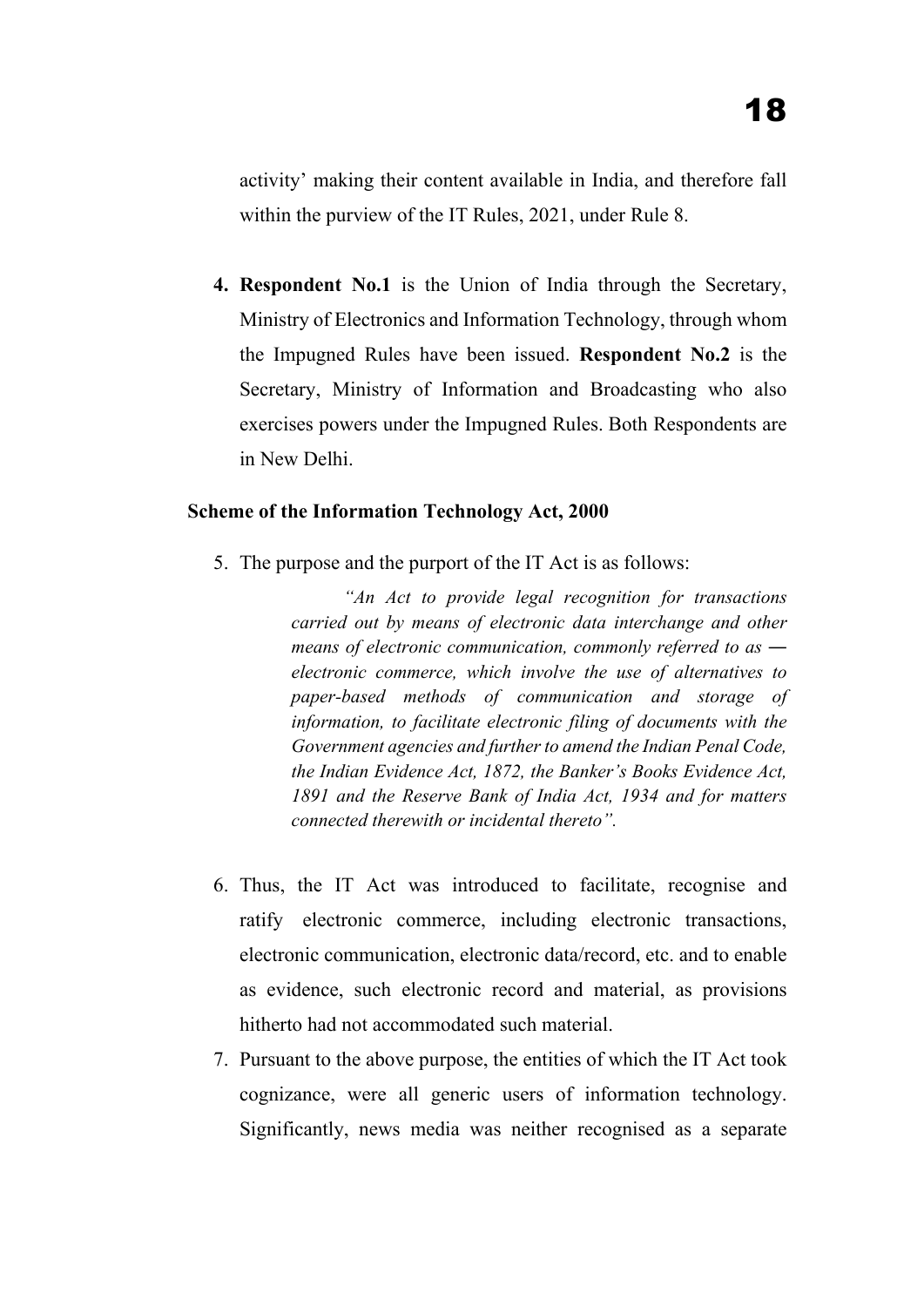entity, nor news and current affairs as distinct content. Ethical regulation of the news media was entirely extraneous to the Act.

- 8. The content to be regulated by the IT Act, as offences, was limited to sexually explicit material, child pornography, showing private parts of individuals, cyber terrorism, etc. to be prosecuted and tried by normal courts. The Supreme Court in *Shreya Singhal v Union of India* (2015) 5 SCC 1 struck down, on the ground of vagueness, Section 66-A, which constituted as an offence, transmitting offensive, annoying, menacing electronic material. The Impugned Rules intend to regulate content on vague and subjective standards as provided in the Code of Ethics, such as 'half-truths', 'good taste', 'decency', etc.
- 9. Even when such a Section was contemplated by the IT Act, the Supreme Court struck it down as being unconstitutional under Article 19(1)(a). Now, without any statutory peg, similar grounds are sought to be brought in by the Impugned Rules, which not only goes beyond even what is contemplated by Section 69-A, in terms of which the Impugned Part purports to be made, but also undoes *Shreya Singhal.*
- 10.Save and except for providing against a narrow band of content by way of offences and blocking public access by way of a direction to intermediaries, again, on limited grounds, the IT Act does not contemplate any regulation of content, but the Impugned Rules do. Any attempt to bring in such regulatory provisions, through subordinate/delegated legislation would clearly be outside the scope of the IT Act, and in excess of the rule-making power delegated under Section 87 of the IT Act.
- 11.Specifically, the IT Rules, 2021, state as a source of their power, Section  $87(2)(z)$  and  $(zg)$ . Section  $87(2)(zg)$  is relatable to Section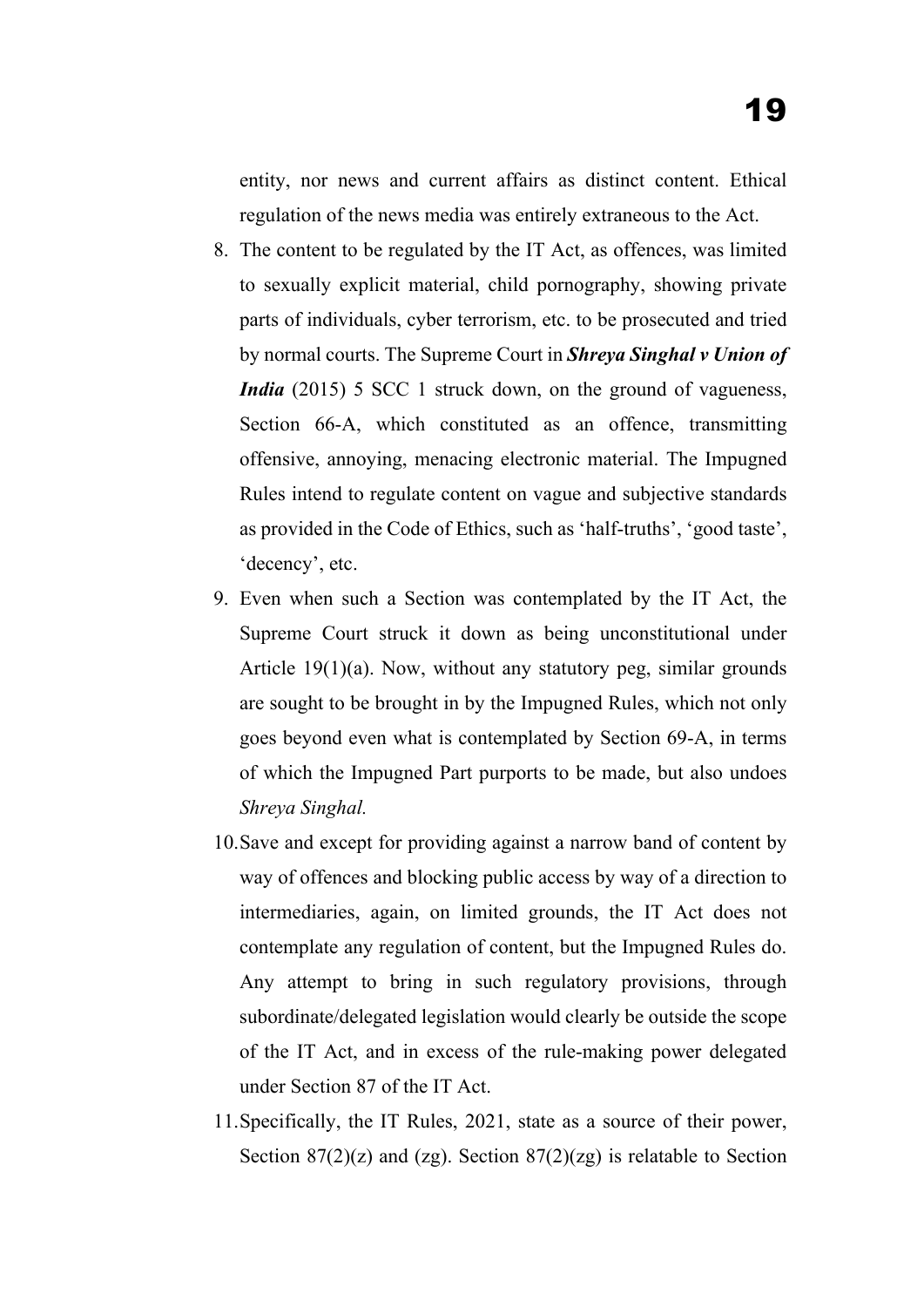- 79, which, in view of the immunity from prosecution, allows for a special dispensation with respect to intermediaries, and is limited to intermediaries. The definition of intermediaries in the IT Act and the scheme of the IT Rules, 2021 make it clear that publishers are distinct from intermediaries. Note that a publisher is not even defined or dealt with in the IT Act. Therefore, Section 79 does not concern any *non-intermediary news media platform*, and the Impugned Part cannot be sourced to Section 87(2)(zg). On the other hand, Section 87(2)(z) is relatable to Section 69-A, again limited to issuing a direction to an intermediary or any Government agency, and does not contemplate regulating news media at all. Most of the matters in the Code of Ethics are beyond Section 69-A even otherwise.
- 12.Regulation of any one category of business or practice is not contemplated under the Act except insofar as it relates to "intermediaries". Section 79 of the Act provides a safe harbour provision for intermediaries from being liable for any content created by an "originator" which the intermediary merely transmits and while doing so, the provision is observant of the guidelines issued as part of the Rules made by the Central Government in exercise of powers under Section 87(2)(zg). Until the Impugned Rules came into force, the Information Technology (Intermediary Guidelines) Rules, 2011 held the field. Any attempt to smuggle in such regulatory provisions (substantive or procedural) through subordinate, delegated legislation would clearly be outside the scope of the Act*.*
- 13.The Petitioner, being in the business and/or practice of news and journalism is not an intermediary. Intermediaries are immunised from the consequences of the content hosted by them, and hence they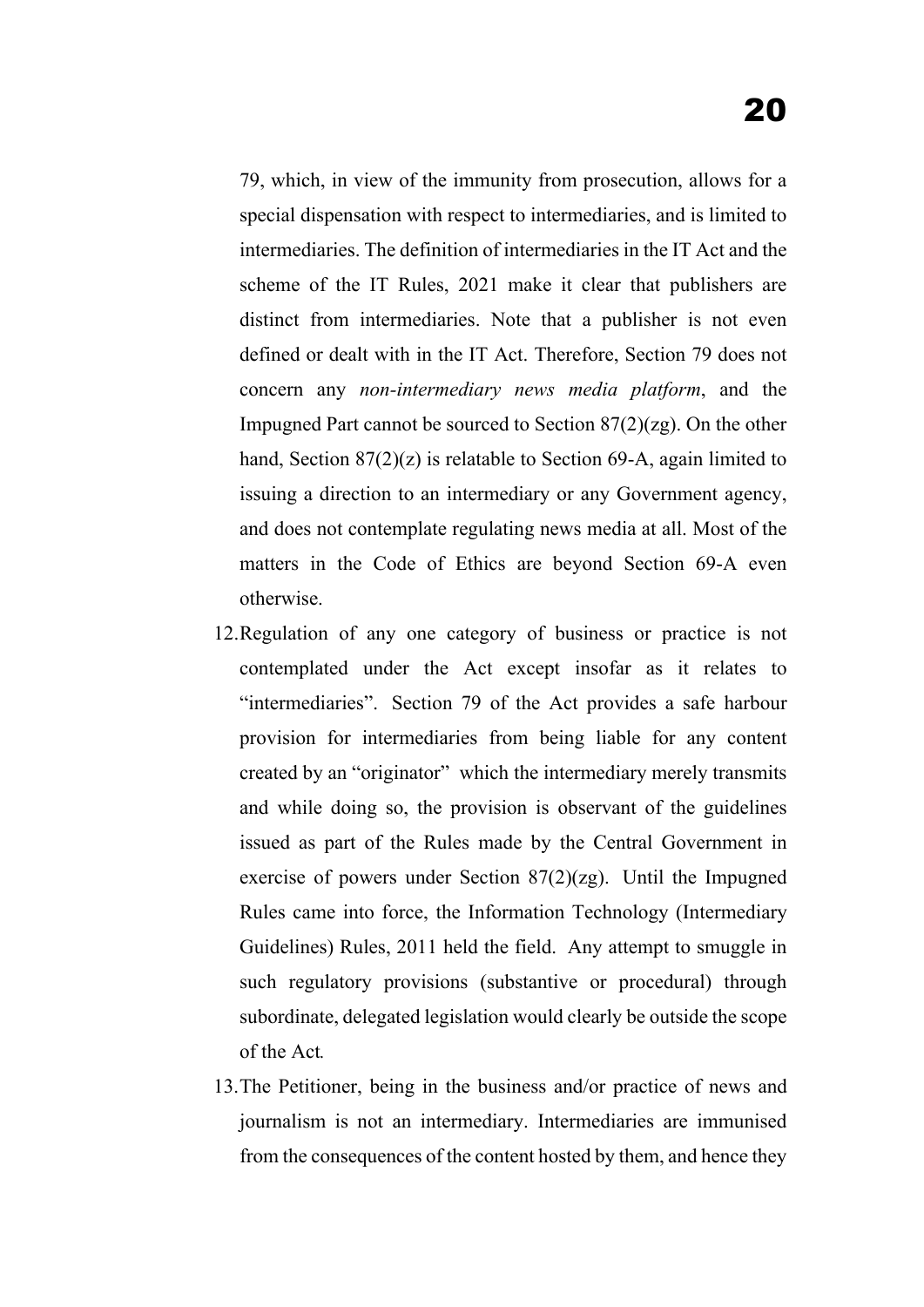may need to be separately regulated. The Act therefore contemplated a set of rules in this regard. The Petitioner seeks no safe harbour and is not entitled to any safe harbour provisions for the content that it hosts and publishes and it takes full responsibility for the content it publishes Being a publisher of news and views, all the civil and criminal laws including those under the IT Act, 2000 relating to media are applicable to the Petitioner and it is completely incorrect to say that the digital news medium is unregulated. Other democratic countries like the UK and Australia class online news outlets with the print medium, subject only to self-regulation by a voluntary body of peers, without any role or space to the State.

## **Scheme of IT Rules, 2021**

- 14.The IT Rules, 2021 introduce two distinct sets of regulations: *one,* due diligence norms to be followed by 'intermediaries' (Part II of the Rules); *two,* Code of Ethics ought to be adhered to by 'publishers', along with a three-tier compliance mechanism (Part III of the Rules).
- 15.While Part II pertains to intermediaries, an entity recognised and regulated by the IT Act (and not the subject of challenge in the present petition), Part III of the IT Rules, 2021, i.e., the Impugned Part, pertains to two distinct sets of 'publishers':
	- (i) publishers of news and current affairs content
	- (ii) publishers of online curated content
- 16.It is important to note that these two entities have been newly introduced in the IT Rules, 2021 and the terms 'publisher' and 'publisher of news and current affairs content' are defined as follows: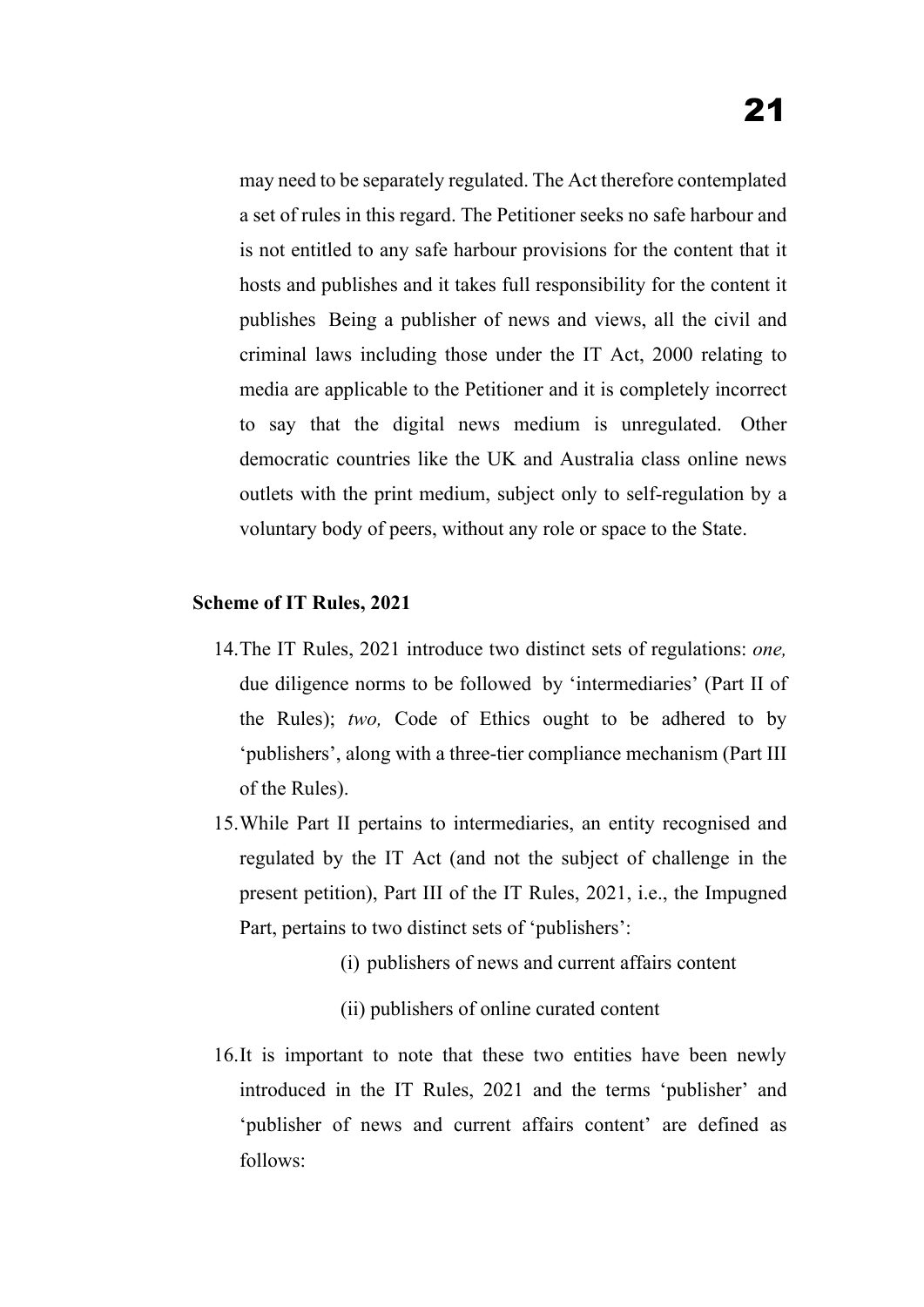*(s) 'publisher' means a publisher of news and current affairs content or a publisher of online curated content;*

*(t) 'publisher of news and current affairs content' means an online paper, news portal, news aggregator, news agency and such other entity called by whatever name, which is functionally similar to publishers of news and current affairs content but shall not include newspapers, replica e-papers of the newspaper and any individual or user who is not transmitting content in the course of systematic business, professional or commercial activity;*

17.Further, the terms 'content' and 'news and current affairs content' are defined as follows:

> *(g) 'content' means the electronic record defined in clause (t) of section 2 of the Act;*

> *(m) 'news and current affairs content' includes newly received or noteworthy content, including analysis, especially about recent events primarily of socio-political, economic or cultural nature, made available over the internet or computer networks, and any digital media shall be news and current affairs content where the context, substance, purpose, import and meaning of such information is in the nature of news and current affairs content.*

## *Code of Ethics*

- 18. Rule 9 of the IT Rules, 2021 (read with the Appendix) lays down a separate Code of Ethics for the two kinds of publishers. The Code of Ethics, in case of publishers of news and current affairs content (which includes the Petitioners) is as follows:
	- i. Norms of Journalistic Conduct of the Press Council of India under the Press Council Act, 1978 ("**Press Council Act**"). A true copy of the Norms of Journalistic Conduct, 2020 is annexed herewith and marked as **ANNEXURE-P-2**
	- ii. Programme Code under Section 5 of the Cable Television Networks (Regulation) Act, 1995 ("**Cable TV Act**"). A true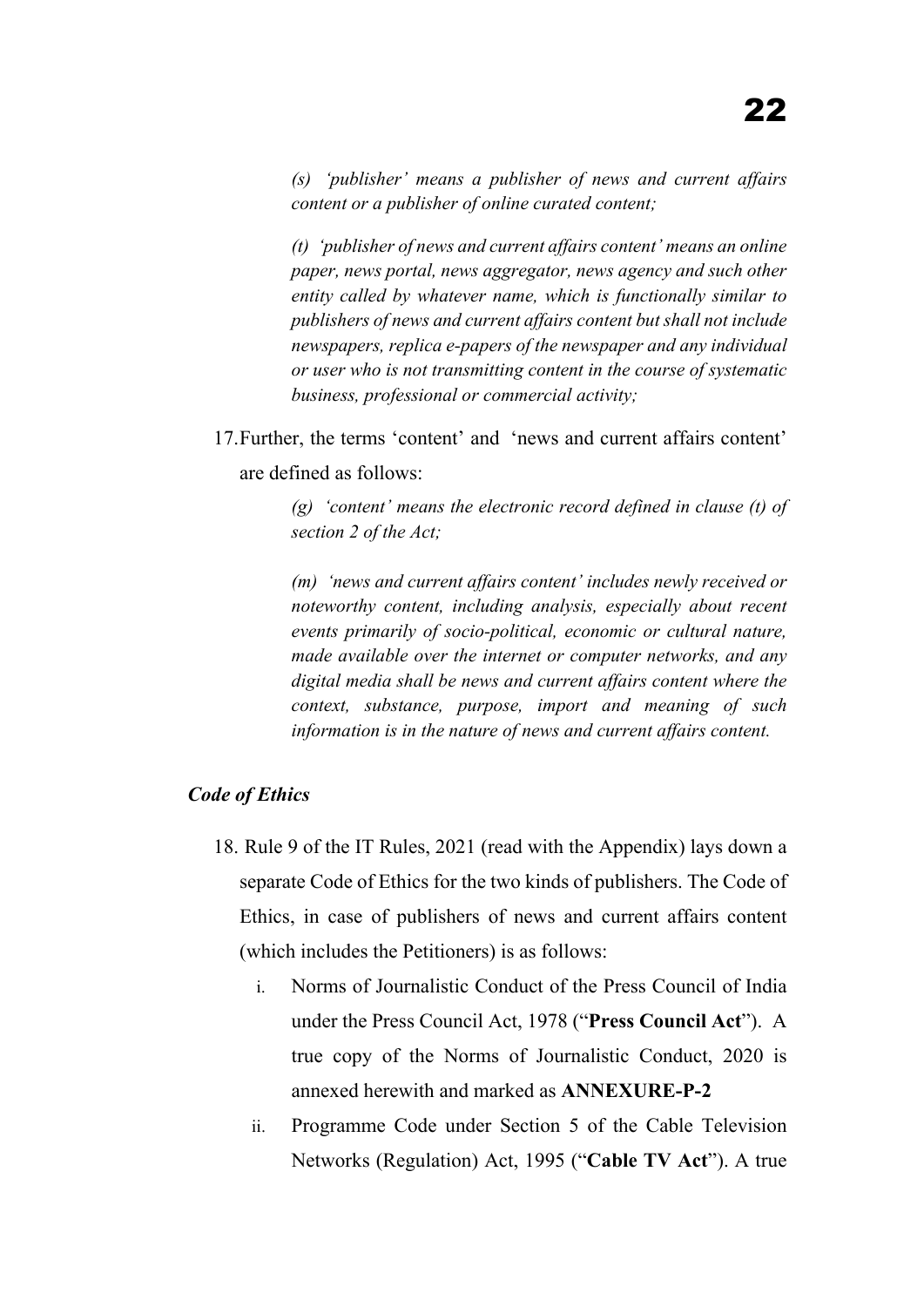copy of the Programme Code is annexed herewith and marked as **ANNEXURE-P-3**).

- iii. Content which is prohibited under any law for the time being in force shall not be published or transmitted.
- 19. It is pertinent to note that the Norms of Journalistic Conduct under the Press Council Act and the Programme Code under the Cable TV Act are extremely broad in their sweep, covering within their ambit things like 'good taste' and 'decency', which by their nature are subjective. Thus, the IT Rules, 2021, by incorporating these by reference, and making them part of the regulatory mechanism, have stepped outside the remit of Section 69-A of the IT Act, which was upheld noting its narrow scope and the manner of operation of the Information Technology (Procedure and Safeguards for Blocking for Access of Information by Public) Rules, 2009. A true copy of the 2009 Rules is annexed herewith and marked as **ANNEXURE-P-4.**
- 20. Moreover, a sweeping Governmental oversight has been introduced in all such matters, by way of a three-tier compliance mechanism, which is as follows:

Level 1 (Rules 10,11): '*Self-regulation' by the publisher* - Grievance redressal officer to be set up by the publisher to take up a complaint by "any person having a grievance regarding content"

Level 2 (Rule 12): '*Self-regulation' by 'self-regulating bodies' of the publishers* - A self-regulating body of an appellate nature, constituted by publishers or their associations, of independent persons, but subject to Government approval. This body has the power to warn or censure, require the publisher to apologize, or display a warning/disclaimer. Their procedure is bound hand and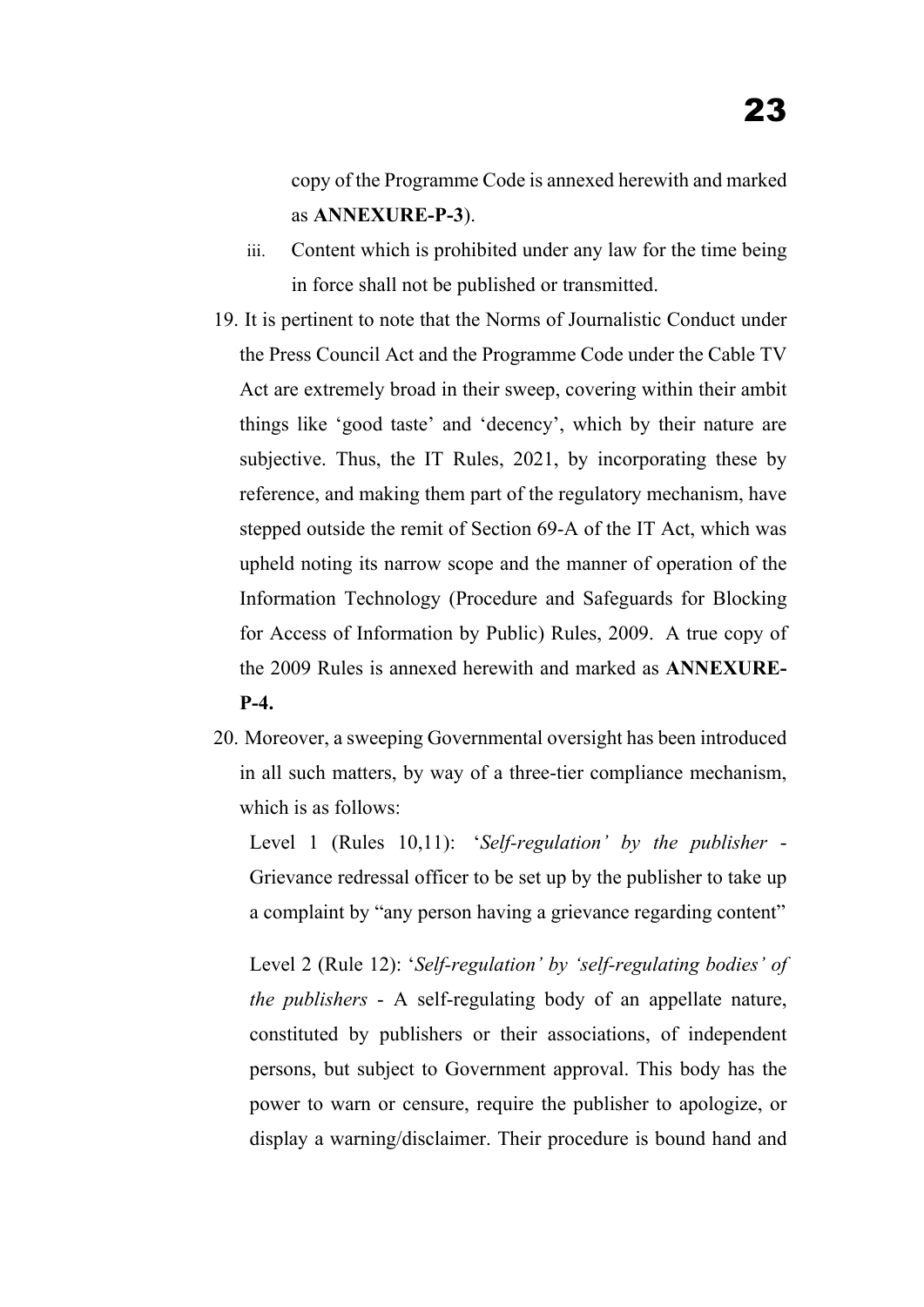foot by the Rules which obligate Level 2 bodies to refer matters of non-compliance, and a certain class of content to Level 3 for deletion or modification of the same.

Level 3 (Rules 13-15): *Oversight mechanism by the Central Government* - An Inter-Departmental Committee, headed by an Authorised Officer of the Government of India, and composed of representatives from various Ministries (and domain experts, if added). The Committee has the power to take up complaints referred to it by the Level 2 body or even directly by the Ministry of I&B. In addition to the power to recommend to the Ministry of I&B to issue various binding directions for perceived noncompliance, such as publication of an apology, displaying a warning/disclaimer, etc., the Committee also has the power to recommend to the Ministry, draconian measures such as ordering the modification, deletion or blocking of content. Such drastic orders are subject only to approval of the Secretary of the Ministry of I&B. The grounds on which such deletion or modification may be made are:

- 1. To prevent incitement to the commission of a cognisable offence relating to public order (Rule  $14(5)(e)$ )
- 2. Grounds enumerated under Section 69-A, that is, sovereignty and integrity of India, security of State, defence of India, friendly relations with foreign States, public order or to prevent incitement to the commission of any cognizable offence relating to the above. (Rule  $14(5)(f)$ )

In addition to all of the above, there is an 'emergency power' reserved with the Secretary of Ministry of I&B, to pass interim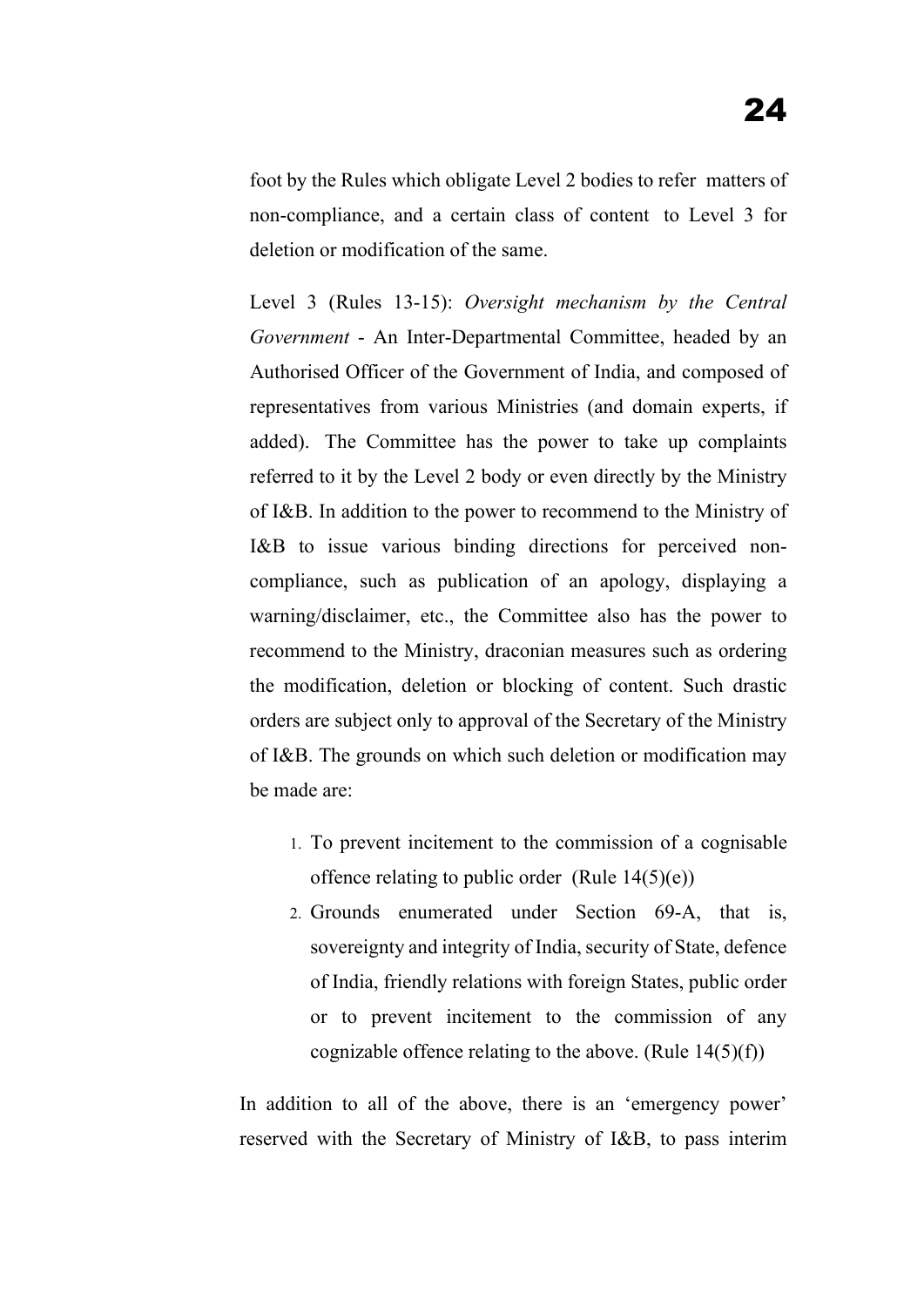orders blocking any content without even giving the publishers an opportunity of hearing. (Rule 16)

- 21.DigiPub News India Foundation, an association of digital news media organizations, registered under Section 8 of the Companies Act, and of which Petitioner No.1 is a member, sent a representation to the Ministry of Electronics and Information Technology, and the Ministry of Information and Broadcasting, *inter alia*, asking for a repeal of the IT Rules, 2021. No response has been received till date. A true copy of the representation dated 26.02.21 is annexed herewith and marked as **ANNEXURE-P-5.**
- 22.It is submitted that Executive action seeking to enforce compliance in respect of the Impugned Rules has already commenced. For instance, Mr. Paojel Chaoba, a senior journalist who is the executive editor of "The Frontier Manipur" was served with a notice dated 01.03.2021, issued by the jurisdictional District Magistrate, to report compliance with the Impugned Rules. It was later reported in the press that the said notice was withdrawn.
- 23.This Hon'ble Court issued notice to the Respondents in a Writ Petition preferred by the Foundation for Independent Journalism and others challenging the validity of the Impugned Part of the Rules on 09.03.2021. A true copy of the Order dt. 09.03.2021 is annexed herewith and marked as **ANNEXURE-P-6**.
- 24.The Hon'ble High Court of Kerala issued notice to the Respondents in a Writ Petition preferred by LiveLaw Media Pvt Ltd. and others challenging the Impugned Part of the Rules on 10.03.2021. The Court further directed the Respondents against coercive steps against the Petitioners therein. A true copy of the Order dt. 10.03.2021 is annexed herewith and marked as **ANNEXURE-P-7**.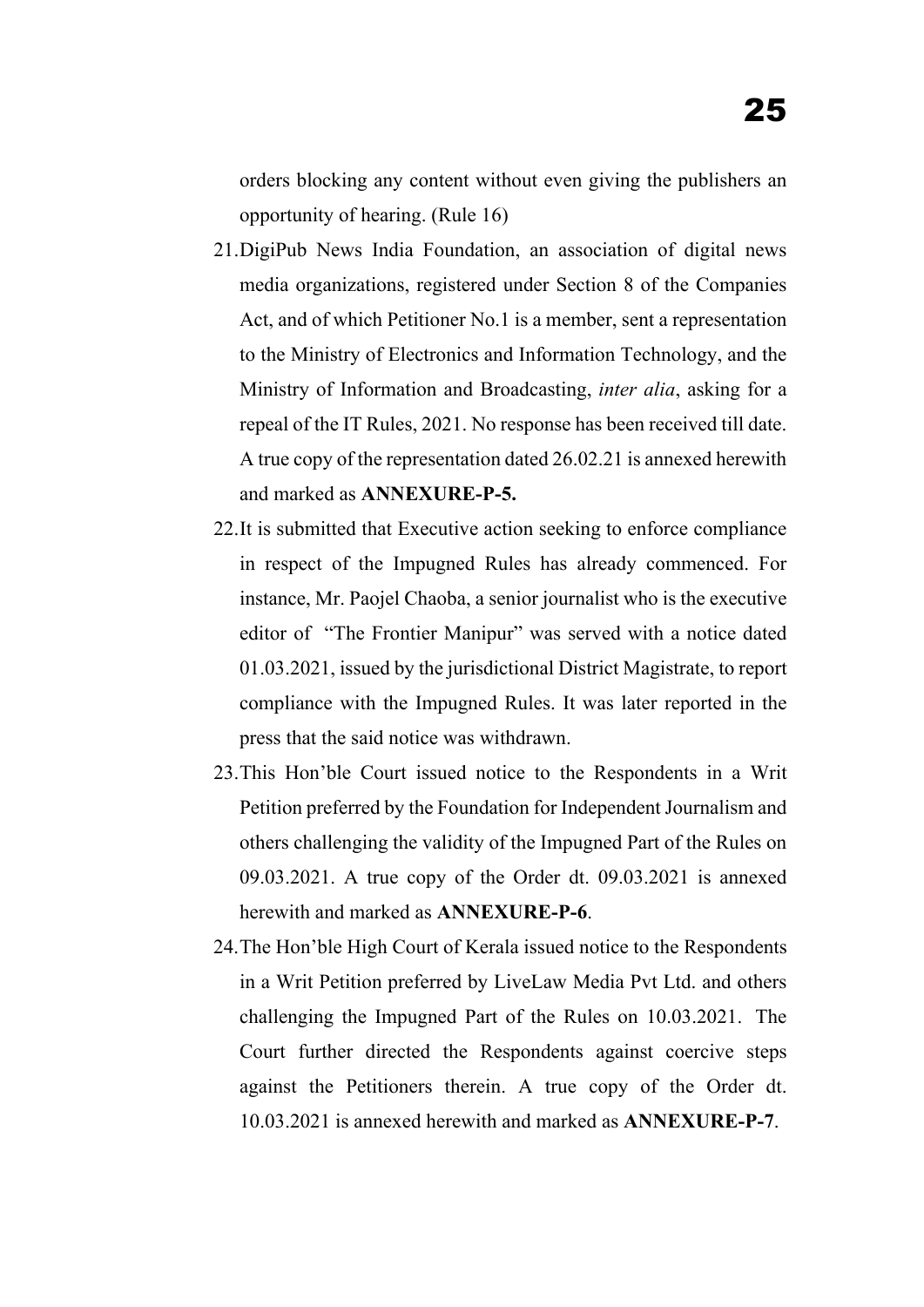25.The editor of 'The Quint', the digital news and current affairs publication run by the Petitioners, received an e-mail on 11.03.2021 from the Respondent No.2, Ministry of Information and Broadcasting informing the Petitioners that Part III of the Impugned Rules have come into force and that the communication is for information and necessary compliance. A true copy of the e-mail dt. 11.03.2021 is annexed herewith and marked as **ANNEXURE-P-8**.

#### **GROUNDS**

- 26.The reliefs prayed for in this Writ Petition are claimed on the following grounds, each of which is taken both alternatively and cumulatively and without prejudice to each other. The Petitioners crave liberty to urge additional grounds at a later stage during these proceedings.
- **A.** The regulations are frontally offensive to Article 19(1)(a) and Article 14. A restriction on the Fundamental Right to free speech and expression can only be to the extent strictly necessary for the stated interests in Article 19(2). Digital news portals such as the Quint, published by the Petitioners, are already subject to all the civil and criminal laws enacted for those interests. Therefore, the IT Rules, 2021 cannot be in the interest of Article 19(2). They are only meant to be a ruse for the State to enter and directly control the content of digital news portals.
- **B.** To club online news portals with other online platforms is itself irrational and unfair. Digital news portals are similar to print newspapers in terms of content, and ought to be treated on par with them. Written material on current affairs, when in print or online, is not fundamentally different, so as to warrant differential treatment.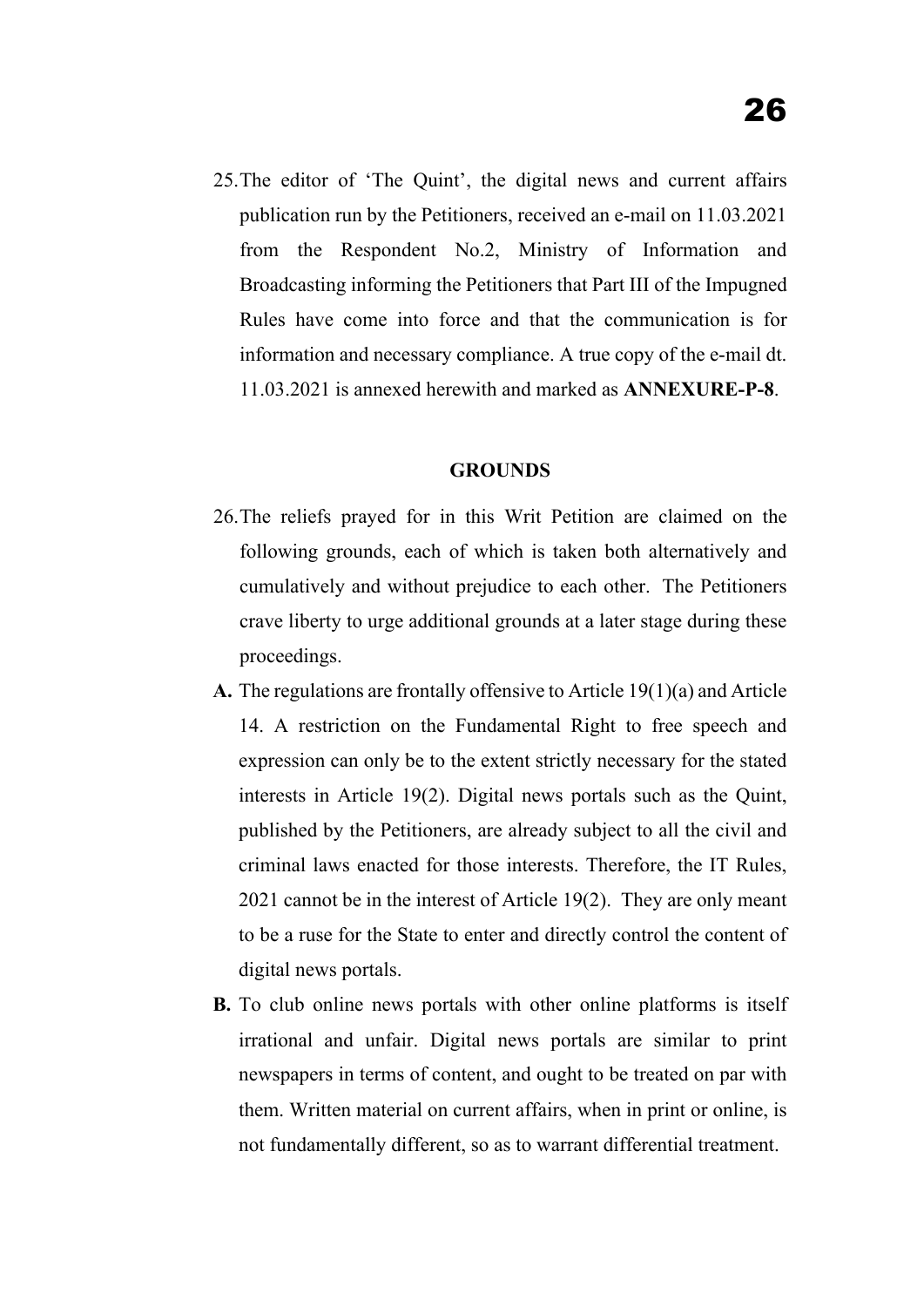### *Other jurisdictions*

- **C.** Australia treats online news portals on par with newspapers, both of which are covered by the voluntary, newspaper funded Press Council, while broadcasting including digital broadcasting is, under the Broadcasting Services Act 1992, governed by the Australian Communication and Media Authority (ACMA), an autonomous statutory body.
- **D.** UK has consciously exempted online news media from the proposed law to regulate "Online Harms". The Government's response on concerns about the new law affecting journalistic freedom, dated 15 December 2020, is as follows:

"22. Stakeholders raised concerns during the consultation about how the legislation will impact journalistic content online and the importance of upholding media freedom. Content published by a news publisher on its own site (e.g. on a newspaper or broadcaster's website) will not be in scope of the regulatory framework and user comments on that content will be exempted.

23. In order to protect media freedom, legislation will include robust protections for journalistic content shared on in-scope services. The government is committed to defending the invaluable role of a free media and is clear that online safety measures must do this. The government will continue to engage with a range of stakeholders to develop our proposals."

**E.** A law that affects Fundamental Rights must also be reasonable, fair and just under Article 14. The IT Rules, 2021 are manifestly unjust, in as much as they create a parallel and extra-legal adjudicatory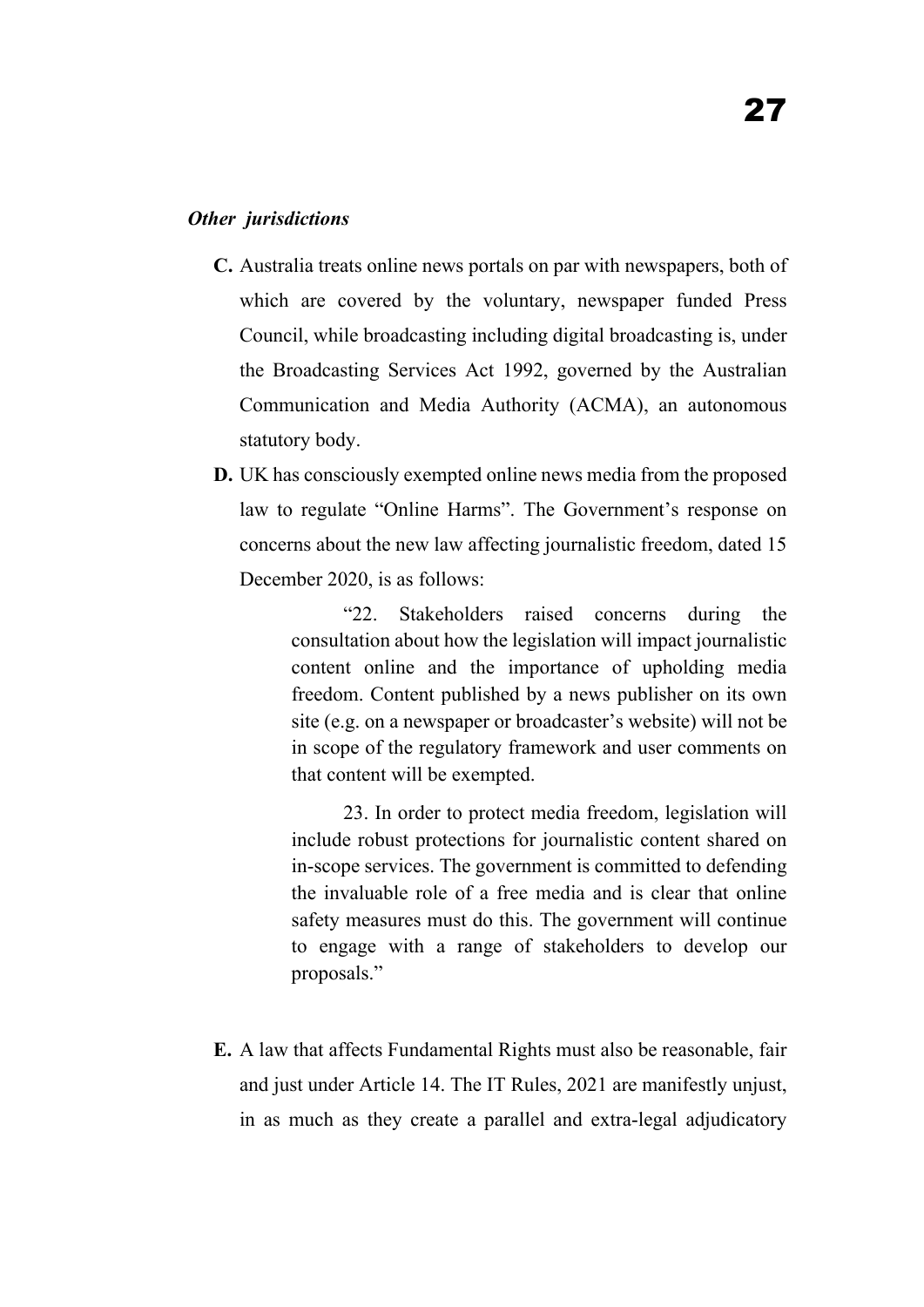mechanism, which has at its apex, the Central Government. This also violates the principle of separation of powers.

- **F.** It must be noted that the regulatory mechanism as provided for by the Impugned Rules is no 'self-regulatory' mechanism with moral authority, but is one bound at every stage by a Government diktat and subject to the Government's final orders - digital news portals remain vulnerable to the normal civil and criminal liabilities while also being at the mercy of this so called 'self-regulatory' mechanism where the final word shall be that of the Central Government.
- **G.** Wide dissemination of news and views is not just the right of the publisher, but also the citizen's right to be informed of a variety of viewpoints, as has been held often by the Supreme Court. Criticism of the State is integral to a democracy and therefore, giving the State any power at all to regulate content is directly against public interest - more so, when the control is so pervasive as under the IT Rules, 2021.
- **H.** The publisher is constrained to attend to any and each complaint and also to report them all with action taken. Thus, the media is cast with a reporting duty which the State can review. Then, Level 2 is given the power to issue binding directions, which, if not followed shall automatically be escalated to the Level 3 of Government officials. This is therefore not 'self-regulation'. Further, the Code to be administered includes terms as vague as 'good taste' and 'decency'. For example, if the odd line in an editorial or a news report is seen as not being in 'good taste' by any person, an entire adjudicatory mechanism shall be triggered, and an enforced apology or censure may follow. Unlike the normal legal process, where such grievances are not justiciable, and even when justiciable, impose a certain rigour upon the complainant because of the inherent filters in the judicial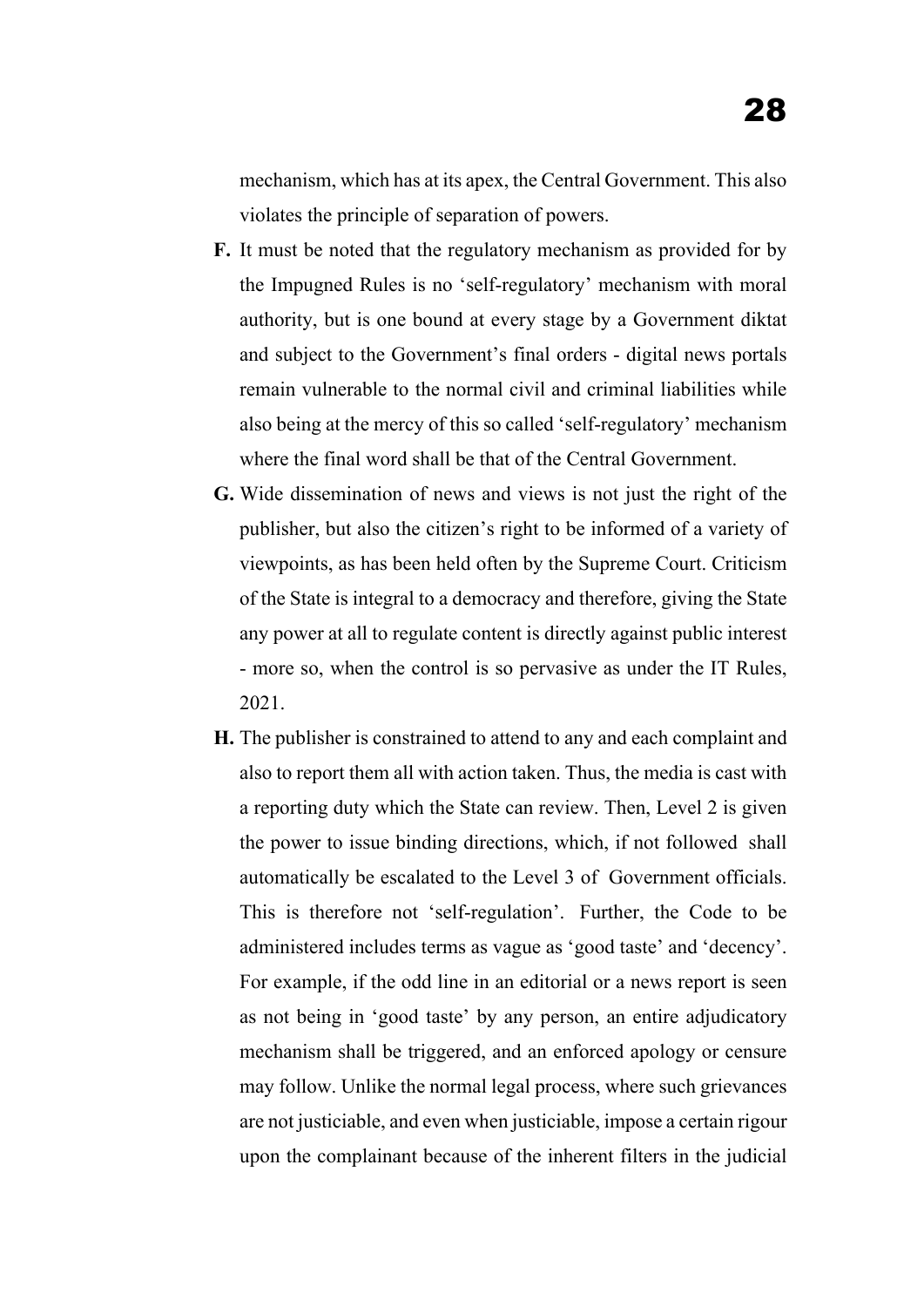process, the IT Rules, 2021 effectively invite a free for all. Someone or the other is bound to dislike some or the other content as not being in good taste, and the publisher's time and energy shall all be spent in negotiating the three tiers. This will be the most chilling effect.

- **I.** The recent past has witnessed a proliferation of First Information Reports against even the most factual of reports causing much consternation among right thinking persons. An additional mechanism to vent intolerance will undoubtedly cause a chilling effect.
- **J.** The development of the law, leading to the setting up of the Press Council will show that the key intent was that the written news medium should regulate itself without any interference from the State. While the Press Council Act has a Code of Conduct (Norms of Journalistic Conduct), these are moral objectives with no state action or any coercive action possible. Therefore, the importing of the Press Council Regulations, *dehors* the essential attribute and aspect of self-regulation is perverse, especially as digital news portals are essentially a written news medium.
- **K.** The Programme Code under the Cable TV Act and the consequential power to prohibit transmission would itself be of doubtful constitutionality, which has never been tested. Also, there are important *differentia.* The Cable TV broadcast medium is visual and the greater part of the digital news medium is written, the essential difference between the visual and written medium has been noted from the early years of our jurisprudence, and too well settled to miss as the IT Rules 2021 have done. Furthermore the Cable TV channels are all licensees of the Government, with conditions attached to the licence, a feature strikingly absent with digital news portals or even newspapers. Therefore the equation made in the Rules and the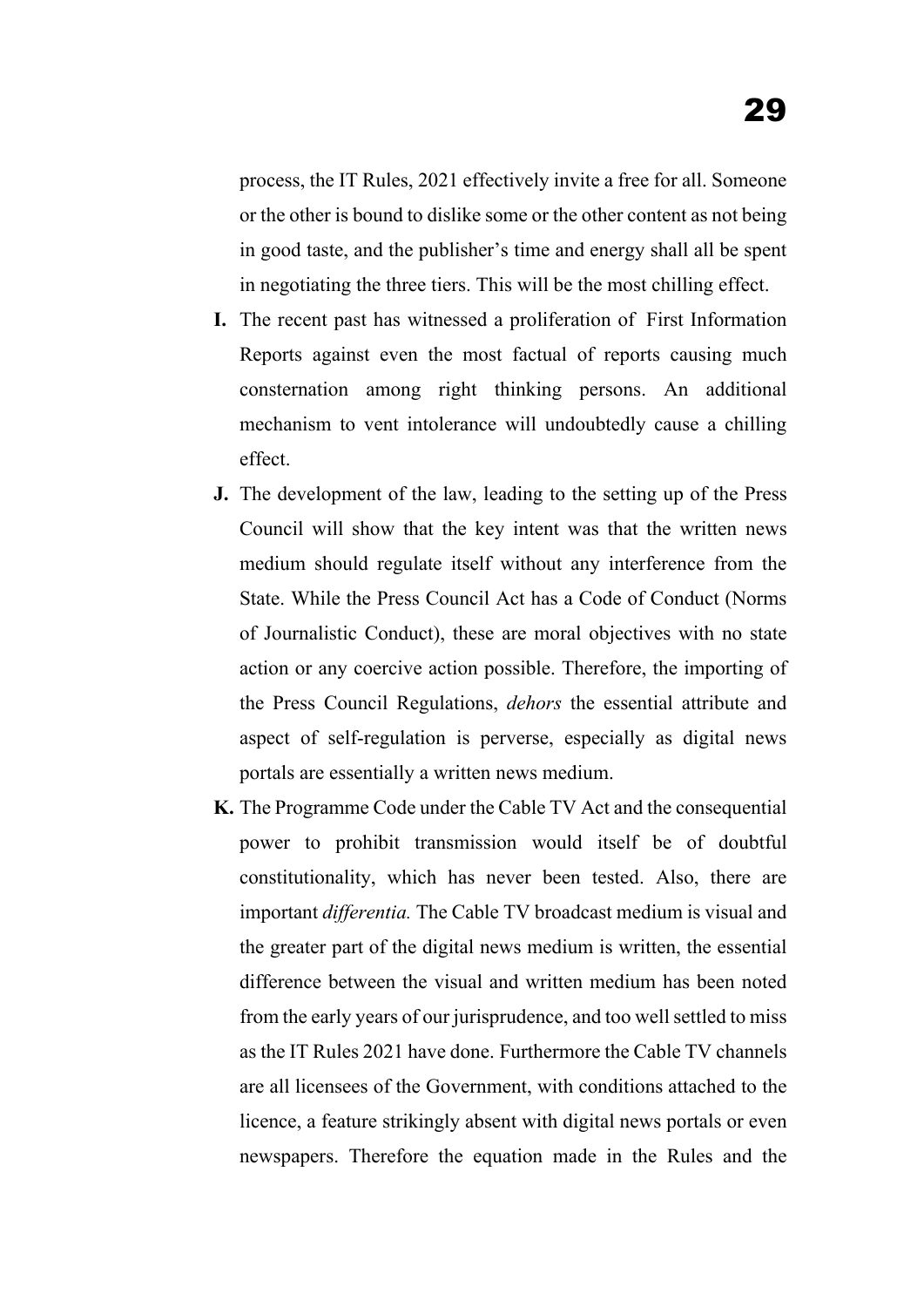official claim of creating a 'level playing field' across all media is untenable. To the extent that digital portals may use multimedia, existing safeguards in the law suffice.

- **L.** Fundamental Rights must be protected from both substantive and procedural infractions. The procedure envisaged by the three tier mechanism is draconian and unjust. First, appellate powers to overrule the digital portal have been provided to extraneous bodies, which are not impartial courts. Moreover, the ultimate power to overrule and coerce exists with the executive State. Even the discretion of the Level 2 body is curtailed because it is obligated to report cases of non-compliance with its decisions to the Government Committee and to refer content for deletion/modification. It is also enabled to invite Central Government's interference in other decisions. Importantly, its very constitution is subject to Central Government approval.
- **M.**The Supreme Court upheld the vires of Section 69-A of the IT Act solely upon its narrow scope and specificity in the procedure as the Rules 2011 specified. Then too it applies only to 'intermediaries' who are otherwise immune from substantive offences and prosecutions for the same. The IT Rules, 2021 diversify and amplify that limited reading beyond all recognition, to allow for impermissible State dictation and interference with the news media, the life breath of democracy.
- **N.** The Rules have been brought through the side door without even the debate that would have occurred if it had been brought in as legislation passed by elected representatives. This is not to say that if brought in as an Act of Parliament, it would have been constitutional. It would not. The point is to emphasize that these Rules have come without the slightest independent scrutiny, and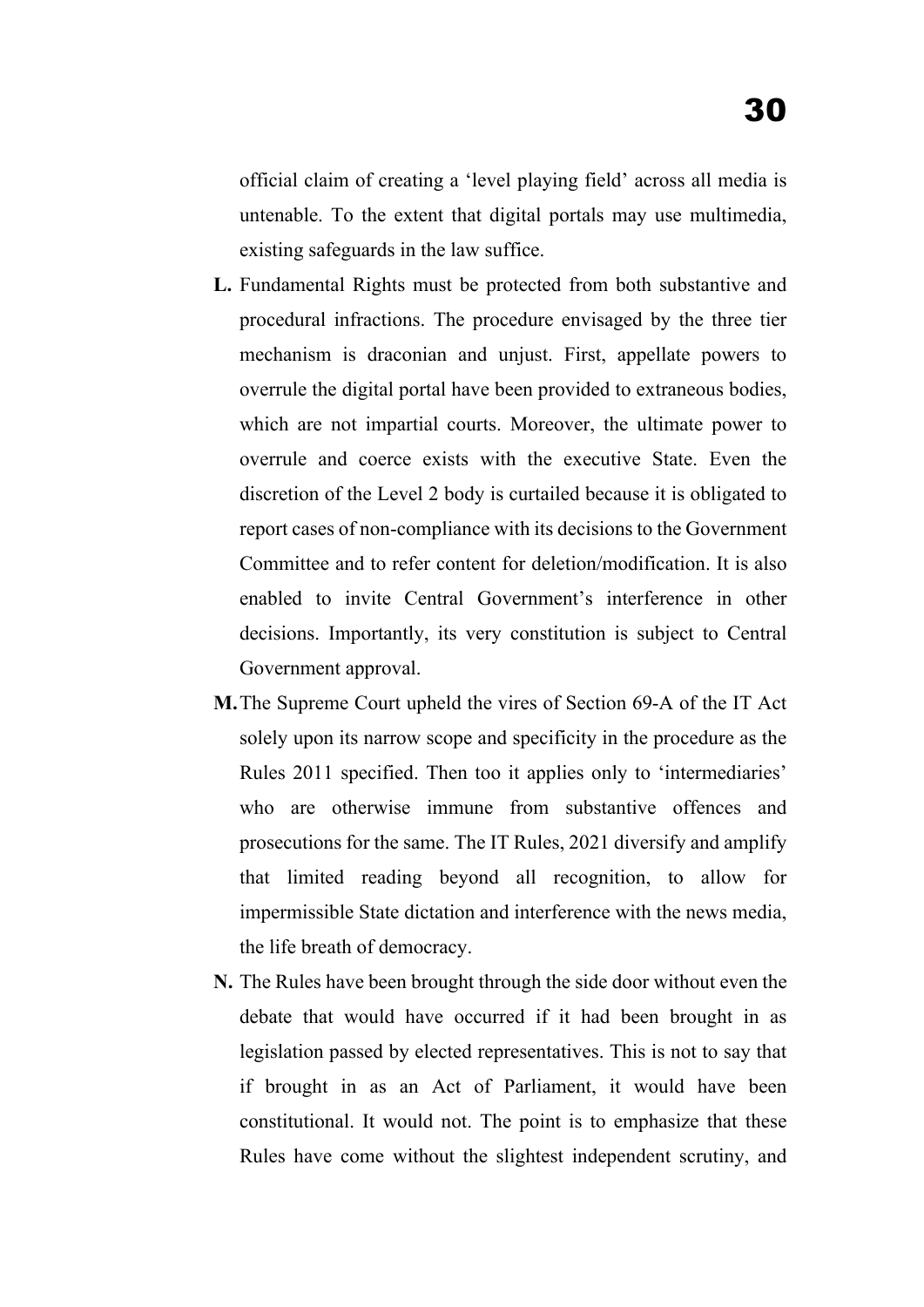without any consultation with the most affected and important stakeholder, the digital news portals. Further, the Rules have not even been laid before the Houses of Parliament for deliberation and passage.

**O.** Parliament is the first bulwark against infraction of Fundamental Rights. Particularly in measures that both intend to and impact media freedom, this Court ought not to countenance this act of the Respondents in giving a pre-promulgation parliamentary process a go by and hold the Rules to be unconstitutional for mal-exercise of discretion bringing the Rules to force before the Parliament. Furthermore, the Rules have also been promulgated without prior consultation with stakeholders and affected entities such as the Petitioner and as such they ought to be struck down as a manifestly arbitrary exercise of power for non-application of mind and violating the rule of *audi alteram partem*.

#### *Ultra Vires the IT Act, 2000*

**P.** It is well-settled in law that there is no unlimited right of delegation, and that subordinate legislation cannot go beyond the object and the scope of the parent Act. Any Rule or Regulation made in exercise of delegated power has to be in consonance with the parent Act, and if such Rule or Regulation goes beyond what the parent Act contemplates, then it becomes *ultra vires* the parent Act. A 3-judge bench of the Hon'ble Supreme Court, in *Ajoy Kumar Banerjee v Union of India* (1984) 3 SCC 127 held that a Scheme introduced by the Ministry of Finance was *ultra vires* the parent Act, the General Insurance Business (Nationalisation) Act, 1972, as the said Scheme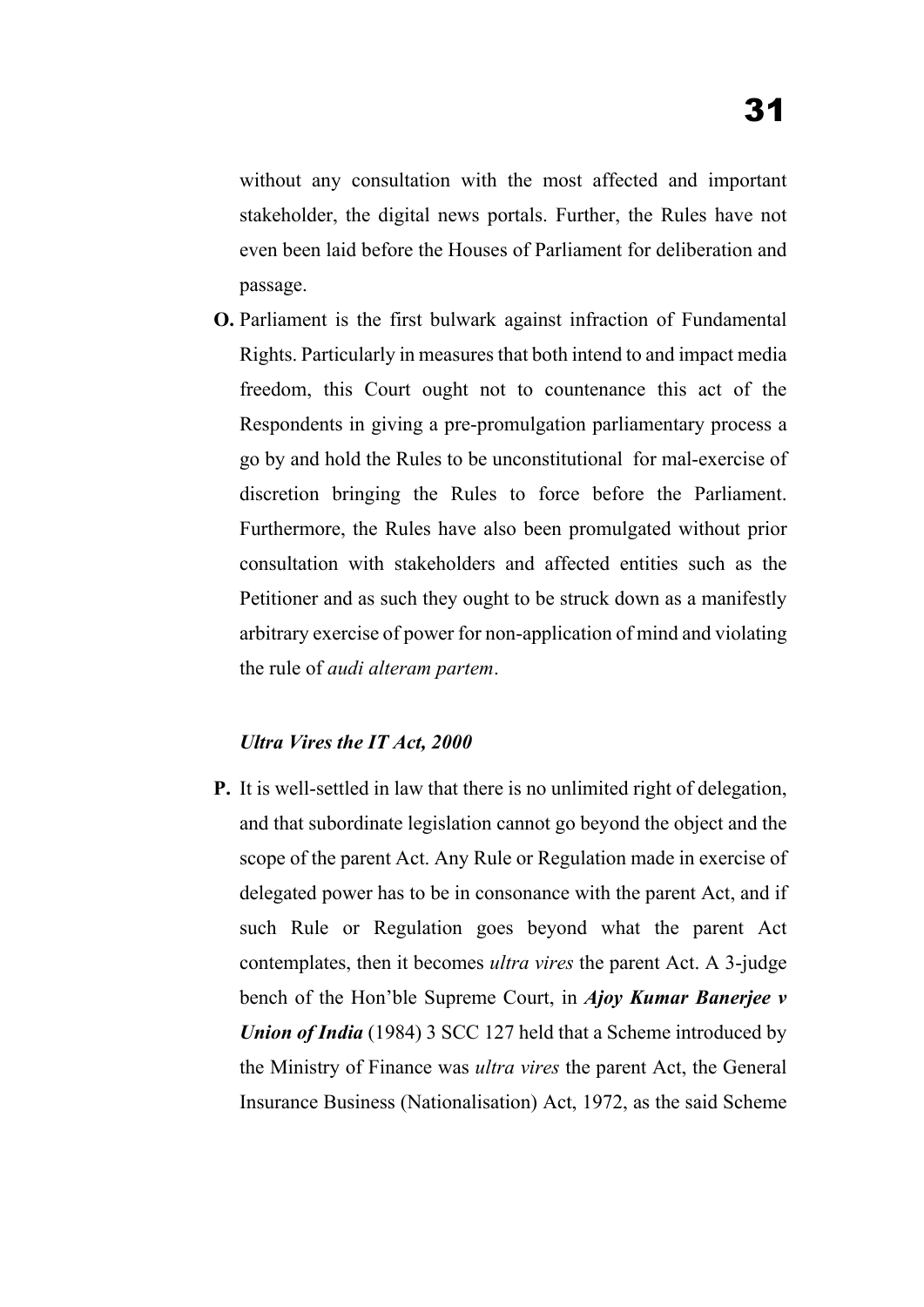was not related to and went beyond the object envisaged in the parent Act. The Court held as follows:

"26. ... it is evident that the scheme of 1980 impugned in these petitions is not related to the object envisaged in sub-section (2) of Section 16 of the Act. In order to be warranted by the object of delegated legislation as explained in the memorandum to the Bill which incorporated Section 16 of the Act, read with the preamble of the Act, unless it can be said that the scheme is related to sub-section (2) of Section 16 of the Act, it would be an exercise of power beyond delegation. The duty of the Court in interpreting or construing a provision is to read the section, and understand its meaning in the context. Interpretation of a provision or statute is not a mere exercise in semantics but an attempt to find out the meaning of the legislation from the words used, understand the context and the purpose of the expressions used and then to construe the expressions sensibly."

# **Q.** Similarly, in *Assam Co. Ltd. v. State of Assam***,** (2001) 4 SCC 202

at page 208, it was held:

"It is an established principle that the power to make rules under an Act is derived from the enabling provision found in such an Act. Therefore, it is fundamental that a delegate on whom such power is conferred has to act within the limits of the authority conferred by the Act and it cannot enlarge the scope of the Act. A delegate cannot override the Act either by exceeding the authority or by making provision which is inconsistent with the Act. Any rule made in exercise of such delegated power has to be in consonance with the provisions of the Act, and if the rule goes beyond what the Act contemplates, the rule becomes in excess of the power delegated under the Act, and if it does any of the above, the rule becomes ultra vires the Act."

**R.** In the present case, though the parent IT Act deals with electronic data/record, the object and purpose of the IT Act, is primarily to provide for legal recognition of such electronic data/record, recognise means of electronic communication, authenticate and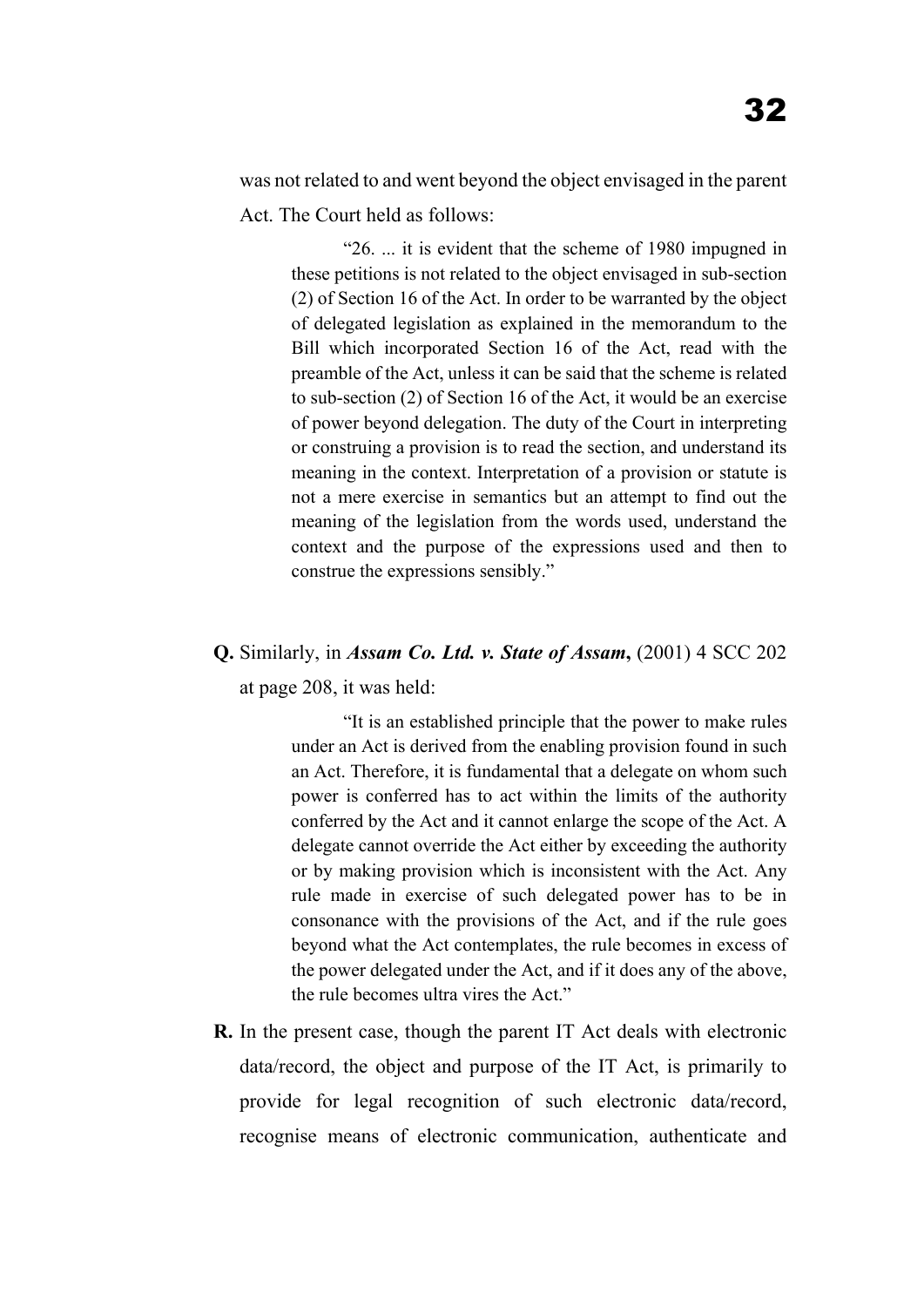establish conditions in which electronic data/record could be considered as evidence, and to recognise offences committed through the use of computer resources. The object is not to regulate content beyond this, except in so far as intermediaries, who are separately immunised. Therefore, the IT Act does not recognise digital news media as a separate category of entities and does not seek to subject them or their content to any set of special regulations. The Impugned Part of the Rules, to the extent that it seeks to achieve such special regulation or control of digital media including online news platforms, is manifestly *ultra vires* the IT Act.

- **S.** Allowing a regulatory regime to be established in respect of the digital media industry is like allowing power looms to be regulated under the Electricity Act merely because they employ and use electric power in the course of their business; or allowing the practice and profession of plumbing to be regulated under the Water Act.
- **T.** Section 69-A is a limited and specific emergent power as described by the Supreme Court in S*hreya Singhal*. The Impugned Rules cannot therefore purport to regulate digital news portals by requiring them to abide by the Code of Ethics. In doing so, the Rules essentially extend the application of two legislations: the Cable TV Act and the Press Council Act to digital news media, to the extent of the Programme Code and the Norms of Journalistic Conduct stipulated under these legislations respectively.
- **U.** It is noteworthy that both under the Press Council Act and the Cable TV Act, the journalistic norms and the programme code are expressly provided for under the plenary legislations. The Press Council Act is a statute with express provisions to regulate newspapers, without Government interference, wherein Section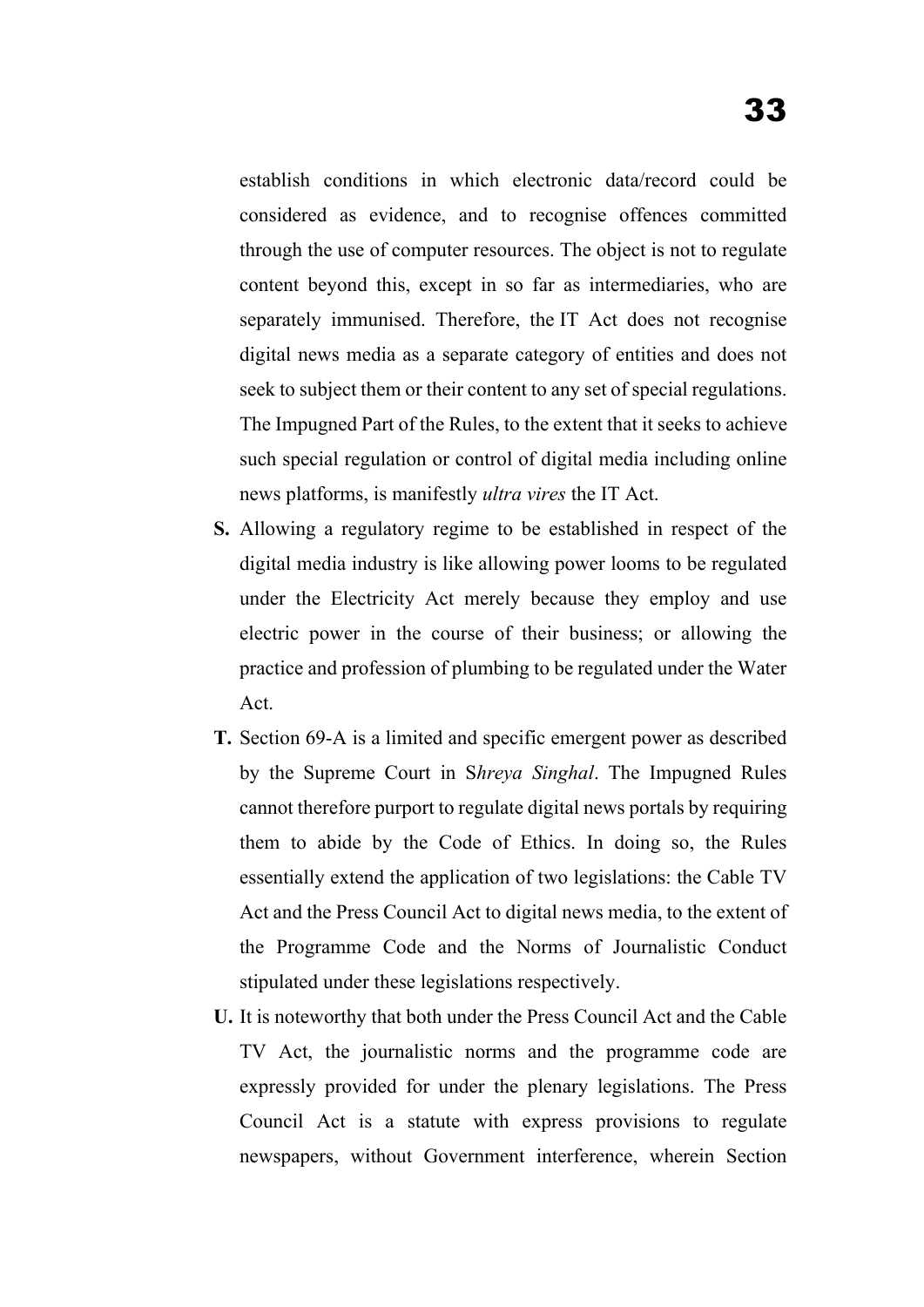13(2)(b) expressly specifies it as a function of the Council to 'build up a code of conduct'. Similarly, under the Cable TV Act, there is power under Section 5, read with Section 19, to impose a programme code on cable television operators, to be regulated by the Government. By contrast, the IT Act neither intends nor provides for the imposition of a programme code, or regulation of news portals in any manner. Yet, this is sought to be done through subordinate legislation, the IT Rules, 2021.

- **V.** The IT Rules, 2021 expand the scope of the IT Act even further by providing for a Code of Ethics and a three-tier regulatory system to administer a loose-ranging Code of Ethics, that contains wide and vague terms as 'half-truths', 'good taste', 'decency'. Therefore, such an oversight includes and extends far beyond categories of content as provided for under Section 66-A, which was struck-down in *Shreya Singhal*. Furthermore, the three-tier regulatory system also has the power to censure, warn, require an apology, etc. in this regard, as also on counts of 'defamation' etc. As stated above, this is contrary to the Supreme Court judgment in *Shreya Singhal* that struck down Section 66-A.
- **W.**Simply put, in three fundamental ways the IT Rules, 2021 are *ultra vires* the IT Act:
	- i. They purport to virtually legislate on the conduct of entities, not even within the ken of the IT Act.
	- ii. They travel beyond the specific enabling Sections and introduce new concepts and regulations.
	- iii. They attempt to proscribe content on the basis of vague and subjective grounds which the Supreme Court has already voided when it struck down Section 66-A of the IT Act in *Shreya Singhal*.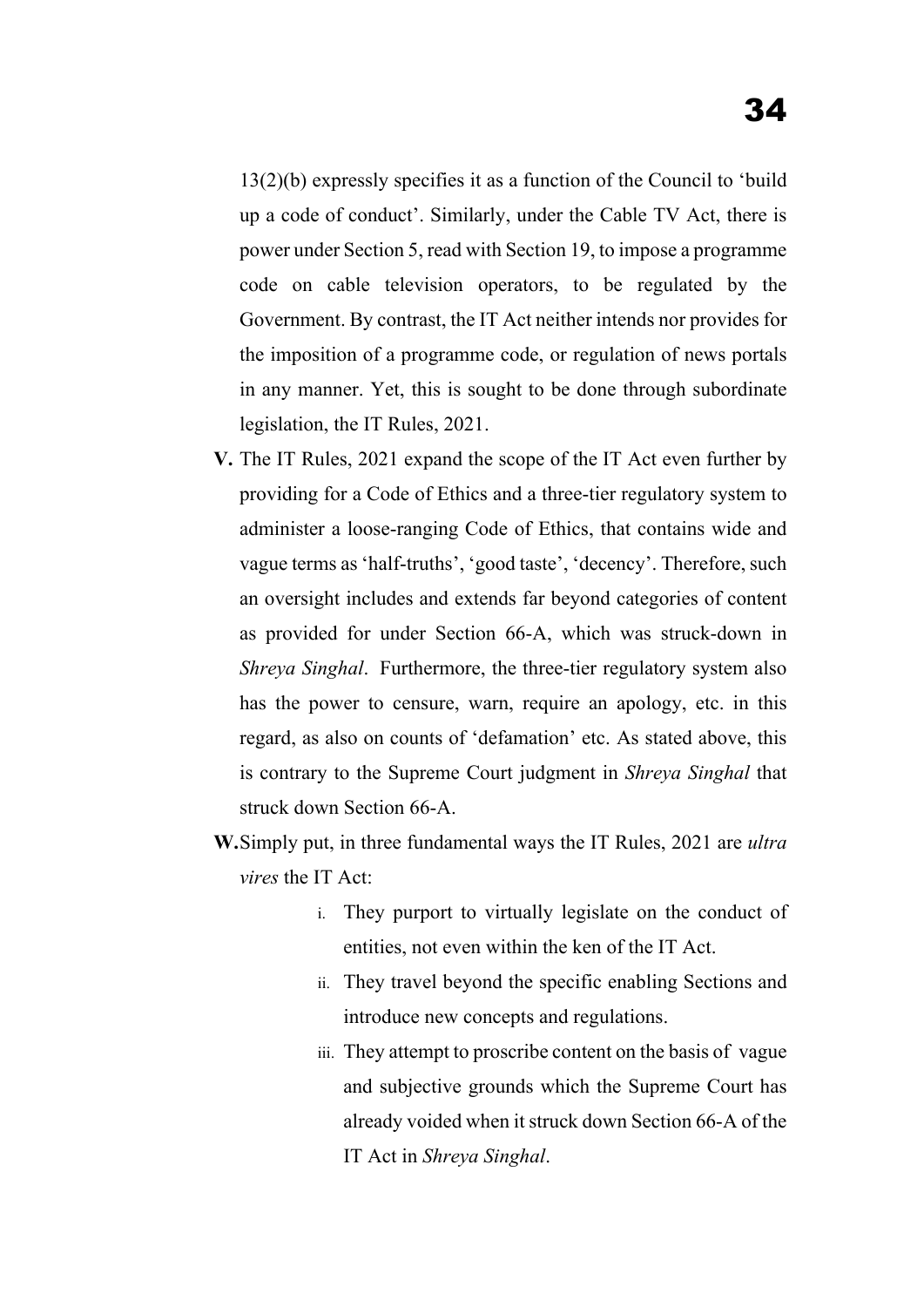- **X.** The IT Rules, 2021 have been issued under S. 87(2)(z) and (zg). The rule-making power under S.  $87(2)(z)$  is with respect to guidelines for intermediaries, therefore, the Impugned Part cannot be sourced to S.  $87(2)(z)$ , since the Impugned Part applies only to nonintermediaries such as 'publishers of news and current affairs content' and 'publishers of curated content', which are both distinct from 'intermediary' as defined and understood in the IT Act. This distinction is also evident from the scheme of the IT Rules, 2021.
- **Y.** On the other hand, Section 87(2)(z) is geared to the procedure and safeguards for blocking public access to information on a computer, by way of direction to intermediaries, or any Government agency, and not to any other entity such as a publisher of news and current affairs content. Further, even intermediaries can only be given directions on limited grounds. Section 69-A, to the extent relevant, reads as follows:

"Where the Central Government or any of its officers specially authorised by it in this behalf is satisfied that it is necessary or expedient so to do, in the interest of sovereignty and integrity of India, defence of India, security of the State, friendly relations with foreign States or public order or for preventing incitement to the commission of any cognizable offence relating to above, it may, … by order, direct any agency of the Government or intermediary to block for access by the public or cause to be blocked for access by the public any information generated, transmitted, received, stored or hosted in any computer resource."

Section 69-A refers to blocking of information on the internet, that can only be done on extraordinary grounds such as in the interest of national security, etc., and it does not at all purport to generally regulate or censor news media. The Government implements its power to block information under Section 69-A by directing intermediaries, such as social media intermediaries and Internet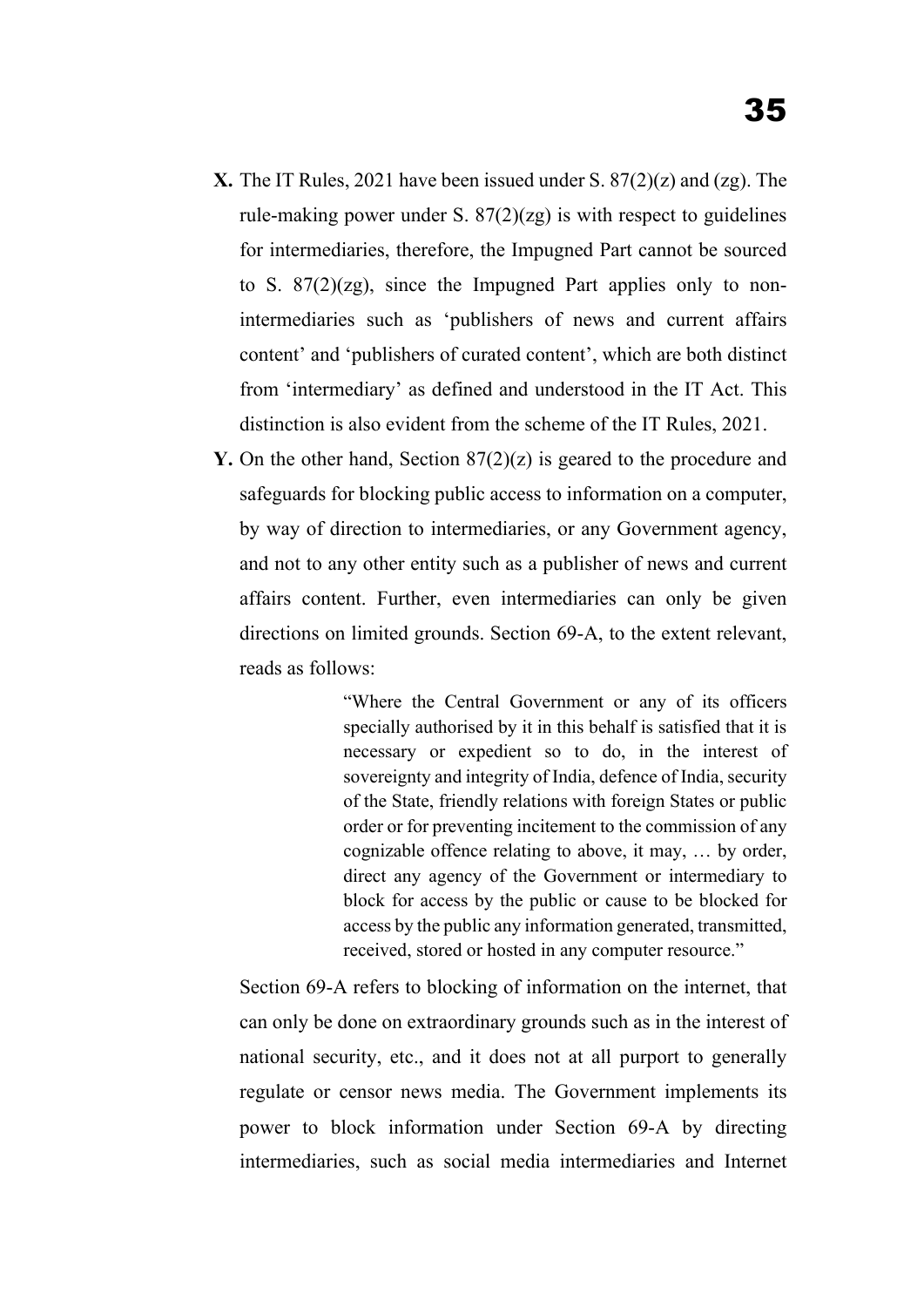Service Providers to delete social media posts or to block access to certain pages/URLs. But in no manner does the parent Section empower the Government to direct publishers to delete content, make changes, or publish apologies. The Rules cannot therefore regulate digital news media by requiring them to abide by the Code of Ethics, by extending other legislations and Rules to digital news media. Therefore, the IT Rules, 2021 go completely beyond the object and scope of Section 69-A of the IT Act. There is a difference between emergent power under Section 69-A with respect to blocking by way of a direction to intermediaries, and a mechanism to routinely assess, edit and modify content of news publications, therefore, the IT Rules, 2021 cannot be countenanced.

- **Z.** Further, the IT Rules, 2021 provide for an oversight mechanism in the Impugned Part, including the setting up of an Inter-Departmental Committee which has the power to hear grievances regarding compliance with the said Code of Ethics, as well as the power to recommend to the Ministry of I&B, draconian measures such as ordering the deletion, modification of content or blocking the same. The Rules framed under the IT Act cannot set up an adjudicatory mechanism parallel to Courts of law, which is completely beyond the object and scope of the IT Act.
- **AA.** The enabling provision in the IT Act conferring Rule making power on the Central Government in the instant case is Section 87(1) wherein such power is "to carry out the provisions of [the] Act". Even the specific provisions under Section 87(2) are relatable to one or more express provisions of the IT Act. It is submitted that the purpose of the Impugned Part of the IT Rules, 2021 is regulation of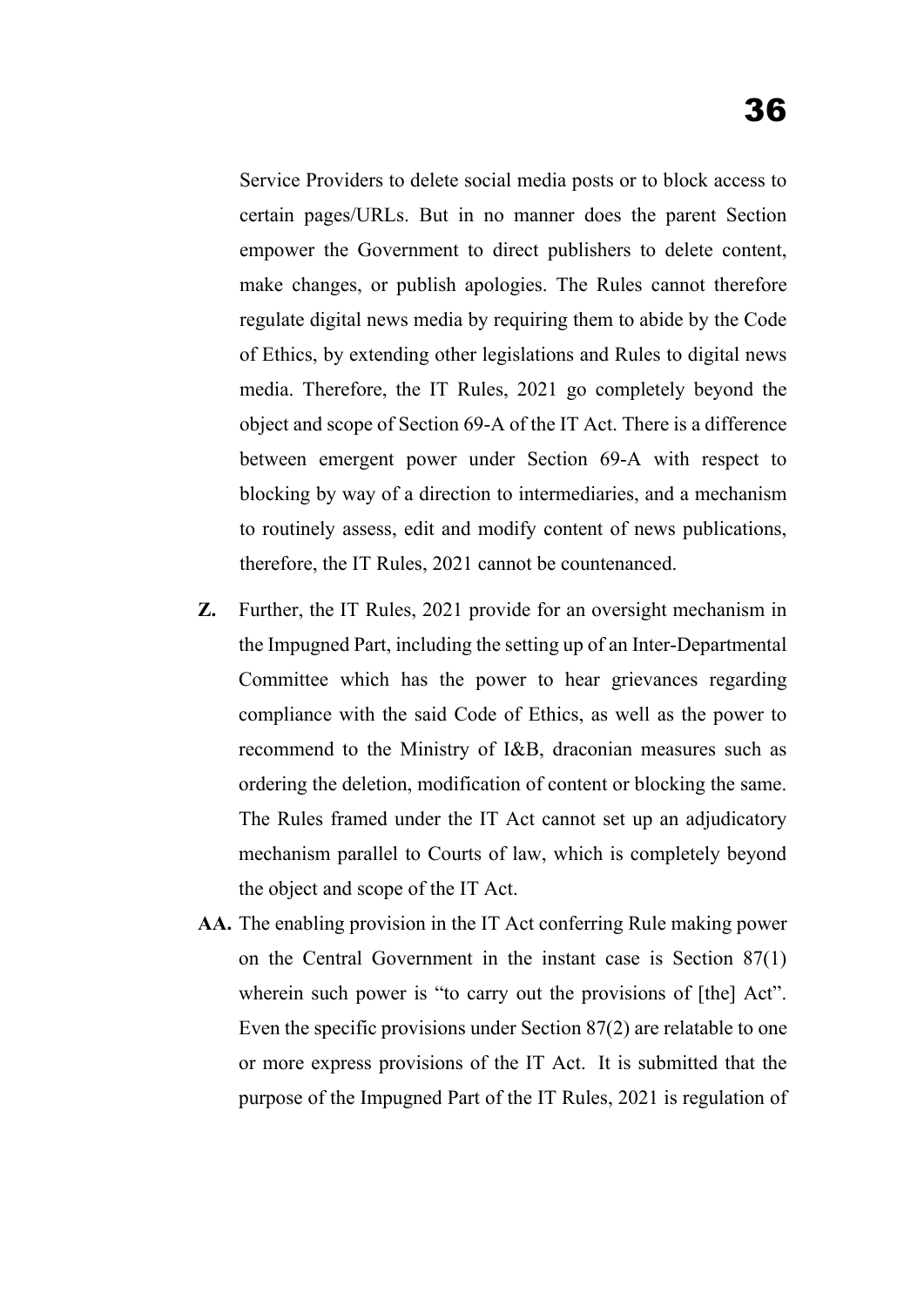digital news media entities which is not contemplated under any of the provisions of the Act or its objects.

**BB.** It is well-settled that Rules made *dehors* a 'statutory peg' are invalid and have no effect in law. In *V. Sudeer v. Bar Council of India*, (1999) 3 SCC 176, the Supreme Court, while striking down provisions in the Bar Council of India Rules that imposed conditions for enrolment as an advocate, held as follows:

> **"20.** We may now refer to Section 49 of the Act, which deals with the general power of the Bar Council of India to make rules. Sub-section (1) thereof lays down that the Bar Council of India may make rules for discharging its functions under this Act, and, in particular, such rules may prescribe on various topics as enumerated therein from clauses (a) to (j). **A mere look at the aforesaid provision makes it clear that the rule-making power entrusted to the Bar Council of India by the legislature is an ancillary power for fructifying and effectively discharging its statutory functions laid down by the Act**. Consequently, rules to be framed under Section 49(1) **must have a statutory peg on which to hang. If there is no such statutory peg, the rule which is sought to be enacted dehors such a peg will have no foothold and will become stillborn**. The statutory functions entrusted by the legislature to the Bar Council of India under the Act so far as relevant for our present purpose and which could be relied upon by Shri Rao, learned Senior Counsel for the respondent-Bar Council of India, are Section 7(1)(h) and Section 24(3)(d). **We have seen earlier that neither of these statutory provisions entitles the Bar Council of India to provide for the disqualification or a disability or an additional condition for enrolment of a person who is otherwise eligible to be enrolled as an advocate under Section 24(1). Once that conclusion is reached, the very foundation for supporting the impugned Rules gets knocked off**. Consequently, if any such rule is framed, supposedly by exercise of the rule-making power as enumerated in Section 49(1)(af), (ag) or (ah) on which also reliance was placed by Shri Rao, the said rule having not been made for discharging any of the statutory functions of the Bar Council of India in this connection must necessarily fail as it would be ultra vires the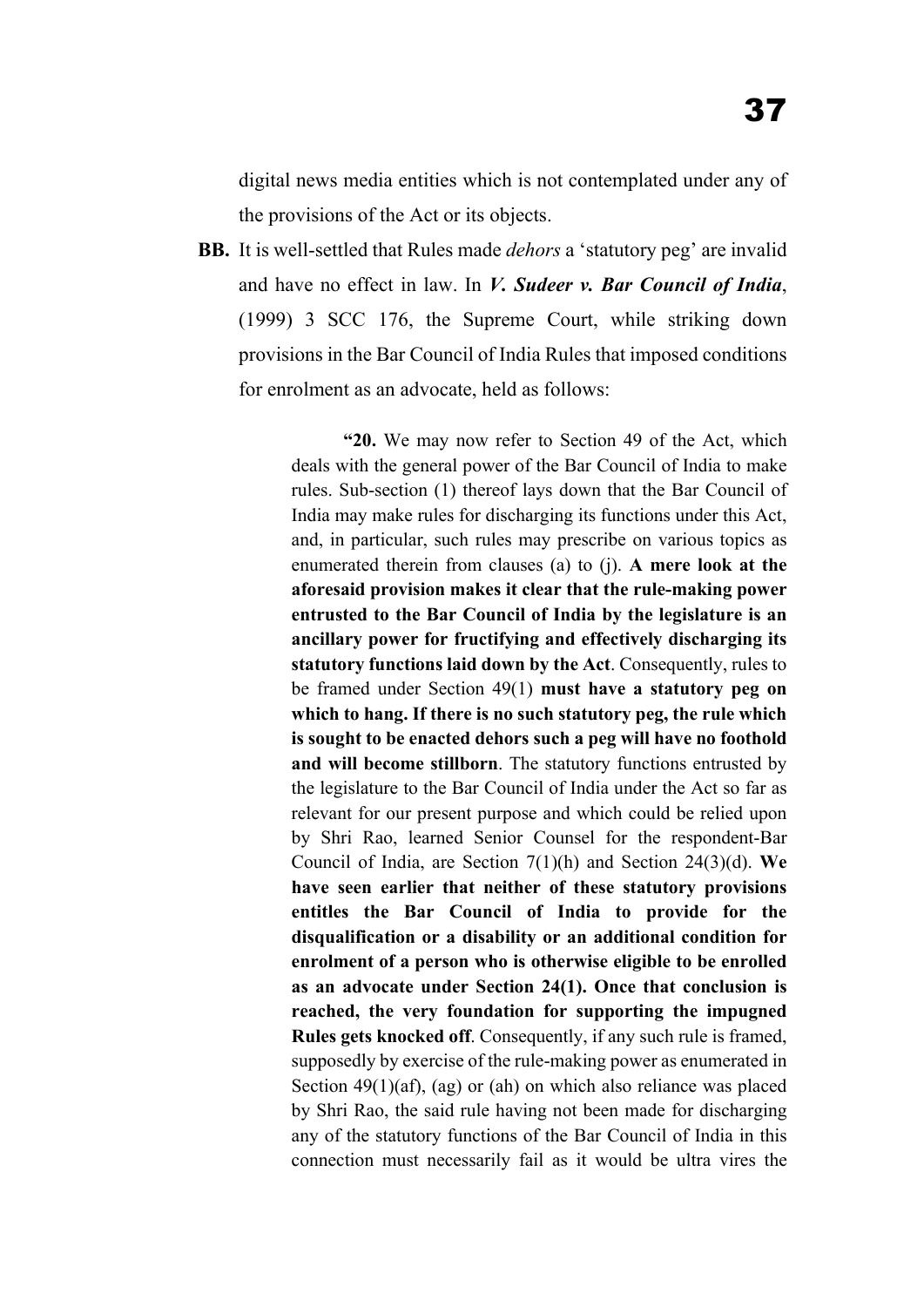statutory functions of the Bar Council of India. Any rule framed by the rule-making authority going beyond its statutory functions must necessarily be held to be ultra vires and inoperative at law. Consequently, the valiant attempt made by Shri Rao for sustaining the Rules under Section  $49(1)(af)$ , (ag) and (ah) would remain abortive only on this short ground."

(Emphasis supplied)

**CC.** Whenever a substantive burden of duties and obligations is to be cast upon any person, the same must have express statutory sanction. For instance, in the case of taxation powers, which similarly place burdens on the persons subject to the statute, it is settled law that the power to levy tax must have express statutory backing. For instance, in *Bimal Chandra Banerjee v. State of M.P.* (1970) 2 SCC 467, the Hon'ble Court struck down as *ultra vires,* rules providing for a levy on liquor that was not lifted by the contractors even though the statutory rule-making power was couched in broad and general terms, on the following grounds:

> **"13.** Neither Section 25 nor Section 26 nor Section 27 nor Section 62(1) or clauses (d) and (h) of Section 62(2) empower the rule-making authority viz. the State Government to levy tax on excisable articles which have not been either imported, exported, transported, manufactured, cultivated or collected under any licence granted under Section 13 or manufactured in any distillery established or any distillery or brewery licensed under the Act. **The Legislature has levied excise duty only on those articles which come within the scope of Section 25. The rule-making authority has not been conferred with any power to levy duty on any articles which do not fall within the scope of Section 25.** Therefore it is not necessary to consider whether any such power can be conferred on that authority. **Quite clearly the State Government purported to levy duty on liquor which the contractors failed to lift. In so doing it was attempting to exercise a power which it did not possess.**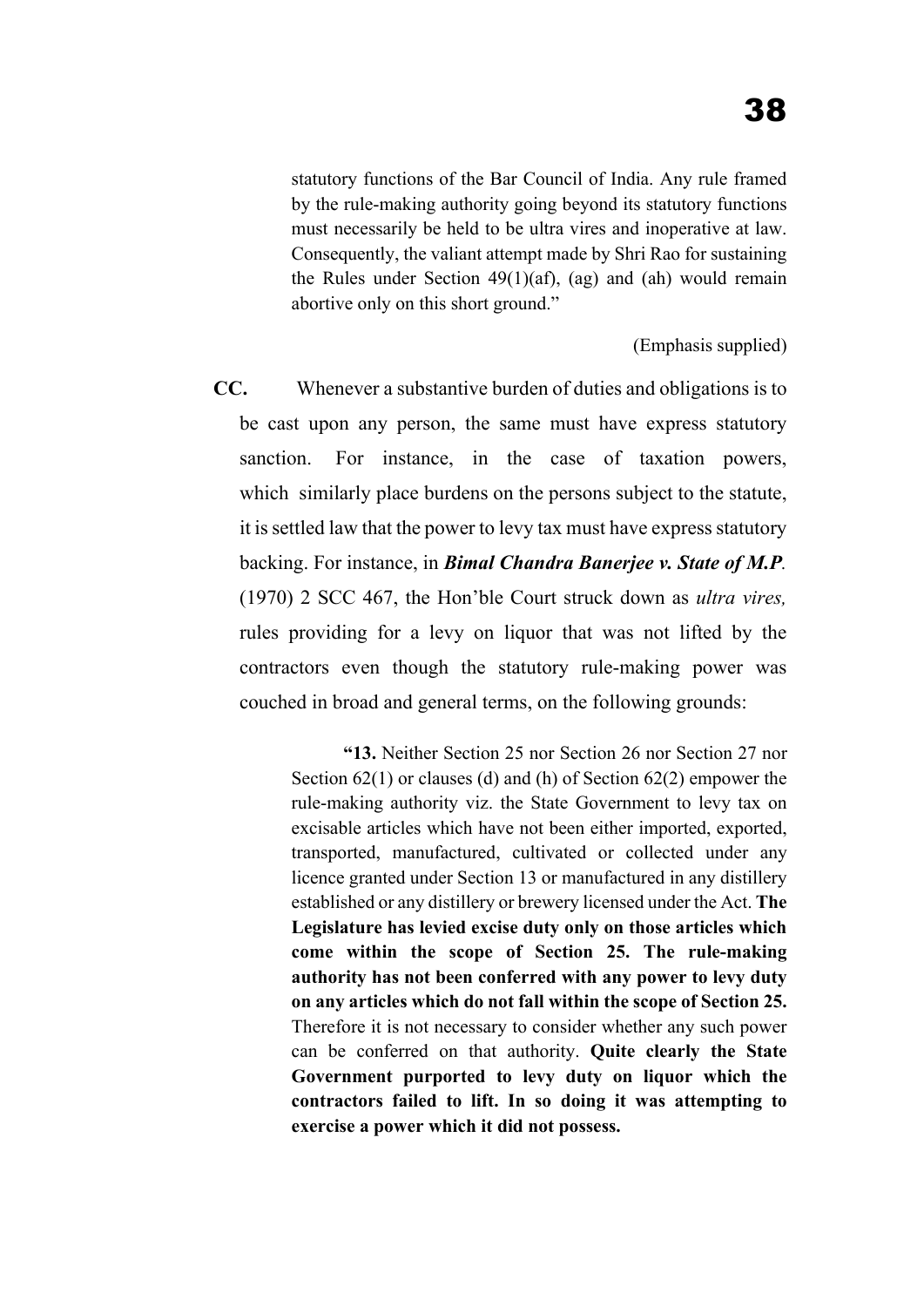**14. No tax can be imposed by any bye-law or rule or regulation unless the statute under which the subordinate legislation is made specially authorises the imposition even if it is assumed that the power to tax can be delegated to the executive.** The basis of the statutory power conferred by the statute cannot be transgressed by the rule-making authority. **A rulemaking authority has no plenary power. It has to act within the limits of the power granted to it**."

(Emphasis supplied)

**DD.** A Division Bench of the Delhi High Court in *Durga Chand Kaushish v. Union of India*, 1979 SCC OnLine Del 103, ILR (1979) 2 Del 730 struck down as *ultra vires* the Cinematograph Act, 1952*,* a statutory order by the L-G that imposed price restriction on cinema admissions – on the grounds *inter alia* that firstly, there was not even a whisper of price control powers to be within the scope and ambit of the Cinematograph Act, although it dealt with cinematograph films and their exhibition in general; secondly, that price control powers have traditionally been expressly and specifically provided for under plenary enactments and not as subordinate legislation, and held as follows:

> **"11.** From a perusal and careful scrutiny of these provisions we do not find any provision which provides for price control either as purpose or as a means to achieve a stated purpose. **The only purpose of Part III of the Act is to ensure safety of persons attending exhibition of films as emphasised by Section 12.** …

> **12. We have examined the provisions of the 1952 Act to find out if the same disclose, "either apparently or otherwise", a policy guiding the exercise of power claimed to be derived from the enactment.** With this in mind, we may re-examine the concluding words of sub-section (2) of Section 12 "…..on such terms and conditions and subject to such restrictions as it may determine". **These words may appear wide and unrestricted**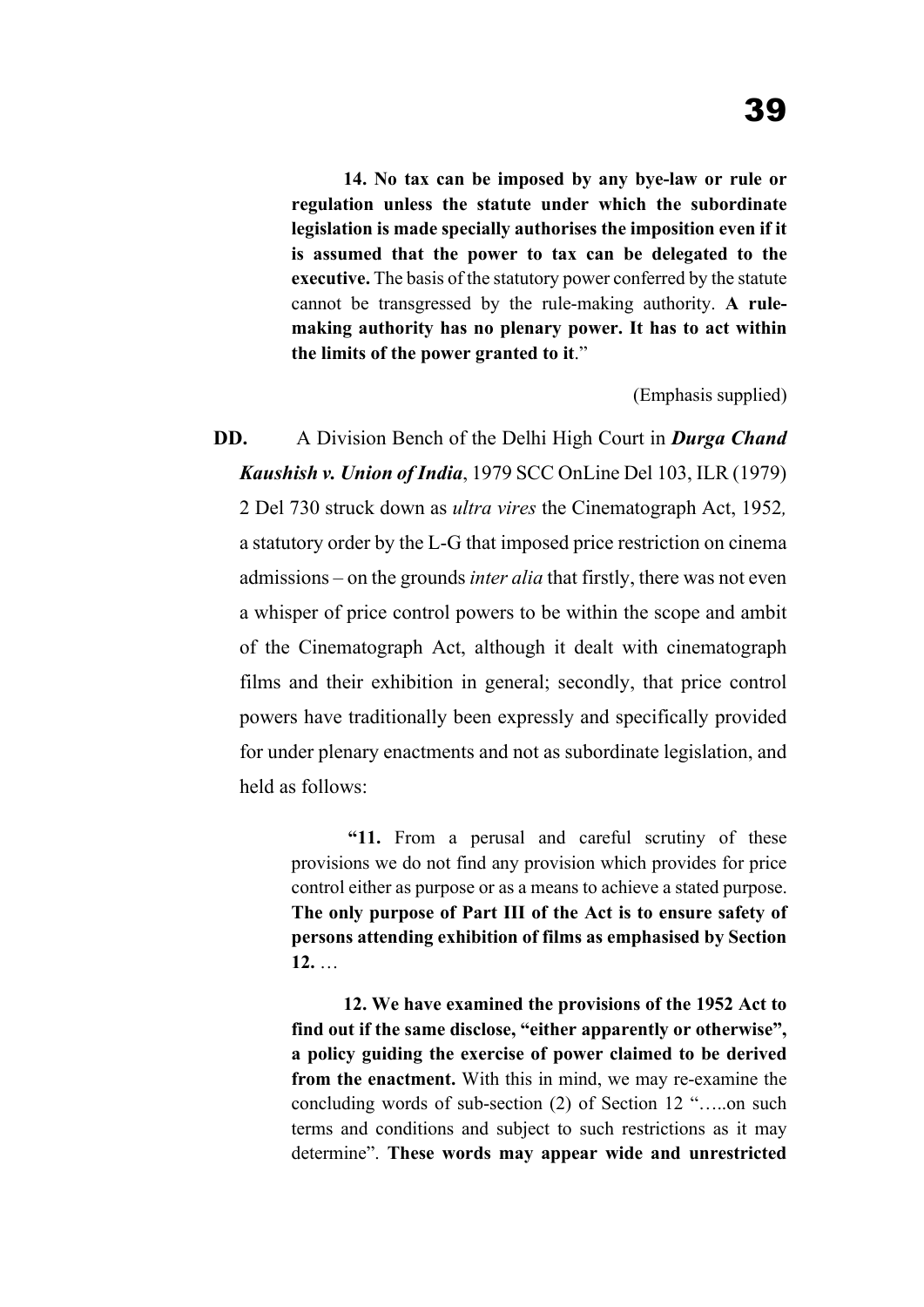**but it cannot be emphasised enough that they have to be read in the context in which they appear and must be understood to mean only such conditions and restrictions as pertain to the purpose of Part III** which is set out in sub-section (1) of Section 12.

**13.** We have, therefore, no hesitation in coming to the conclusion that **regulation of the rates of admission to cinema auditoriums is not a policy stated in the 1952 Act**. **It is neither a purpose sought to be achieved by the said Act not a means to achieving any other purpose stated in the Act**.

*\*\*\**

**17.** The history of legislation on the subject is referred to in the Statement of Objects and reasons of the Cinematograph Act, 1918. The 1918 act was followed by the present Act. In the statement of Objects and Reasons of this Act, it is recalled that the 1918 Act dealt with "two separate matters, namely, (a) examination and certification of films as suitable for public exhibition and (b) regulation of cinemas including their licensing".

**20. It is, thus, clear that the 1918 Act did not contain even a whisper about the control of the rates of admission to cinema auditoriums…**

**22. This makes it clear that neither the 1918 Act nor the 1952 Act seek to achieve the purpose of controlling the rates of admission to cinema auditoriums or any purpose akin thereto.**. It was only by a notification dated 6th May, 1965 that rule 45 was amended by introducing sub-rule (xiii) and by introducing condition 8A in Schedule 2 to the said Rules. By doing so, the rulemaking authority sought to introduce a wholly new dimension to the purposes of the legislation on the subject after nearly 47 years by a mere executive fiat."

(Emphasis supplied)

#### *Essential Legislative Function*

**EE.** It is well-settled that the essential legislative function, which includes declaring the legislative policy and laying down the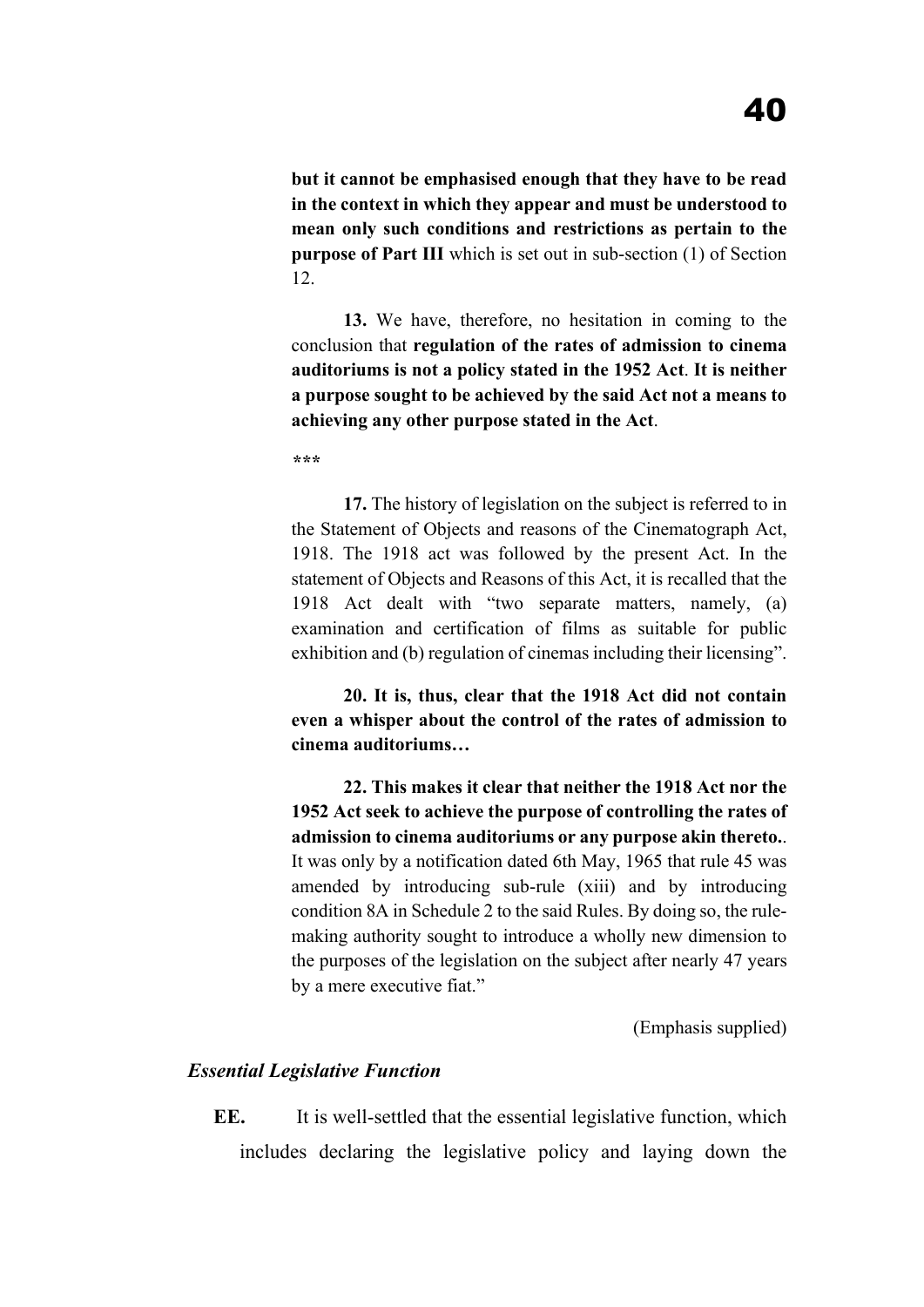standard that is to be enacted into a rule of law, cannot be delegated. In *Ajoy Kumar Banerjee v Union of India* (1984) 3 SCC 127, it was held as follows:

"**The Legislature must retain in its own hand the essential legislative function which consists in declaring the legislative policy and lay down the standard which is to be enacted into a rule of law, and what can be delegated in the task of subordinate legislation which by very nature is ancillary to the statute which delegates the power to make it effective provided the legislative policy is enunciated with sufficient clearness or a standard laid down**… we must bear in mind the observations of Mukherjee, J. in In re the Delhi Laws Act, 1912 case to the following effect:

> "The essential legislative function consists in the determination or choosing of the legislative policy and of formally enacting that policy into a binding rule of conduct. It is open to the Legislature to formulate the policy as broadly and with as little or as much details as it thinks proper and it may delegate the rest of the legislative work to a subordinate authority who will work out of the details within the framework of that policy."

*FF.* Regulation of digital or online news media is an essential legislative function. To the extent that the rule-making power is read to sanction an entire regulatory scheme, it amounts to delegation of essential legislative function, which cannot be countenanced.

### *Subordinate Legislation & Fundamental Rights*

**GG.** Not only is it impermissible for subordinate legislation to go beyond the purpose of the parent Act, it is far worse that it does so in a manner that affects Fundamental Rights vitally. This is precisely what the IT Rules, 2021 do.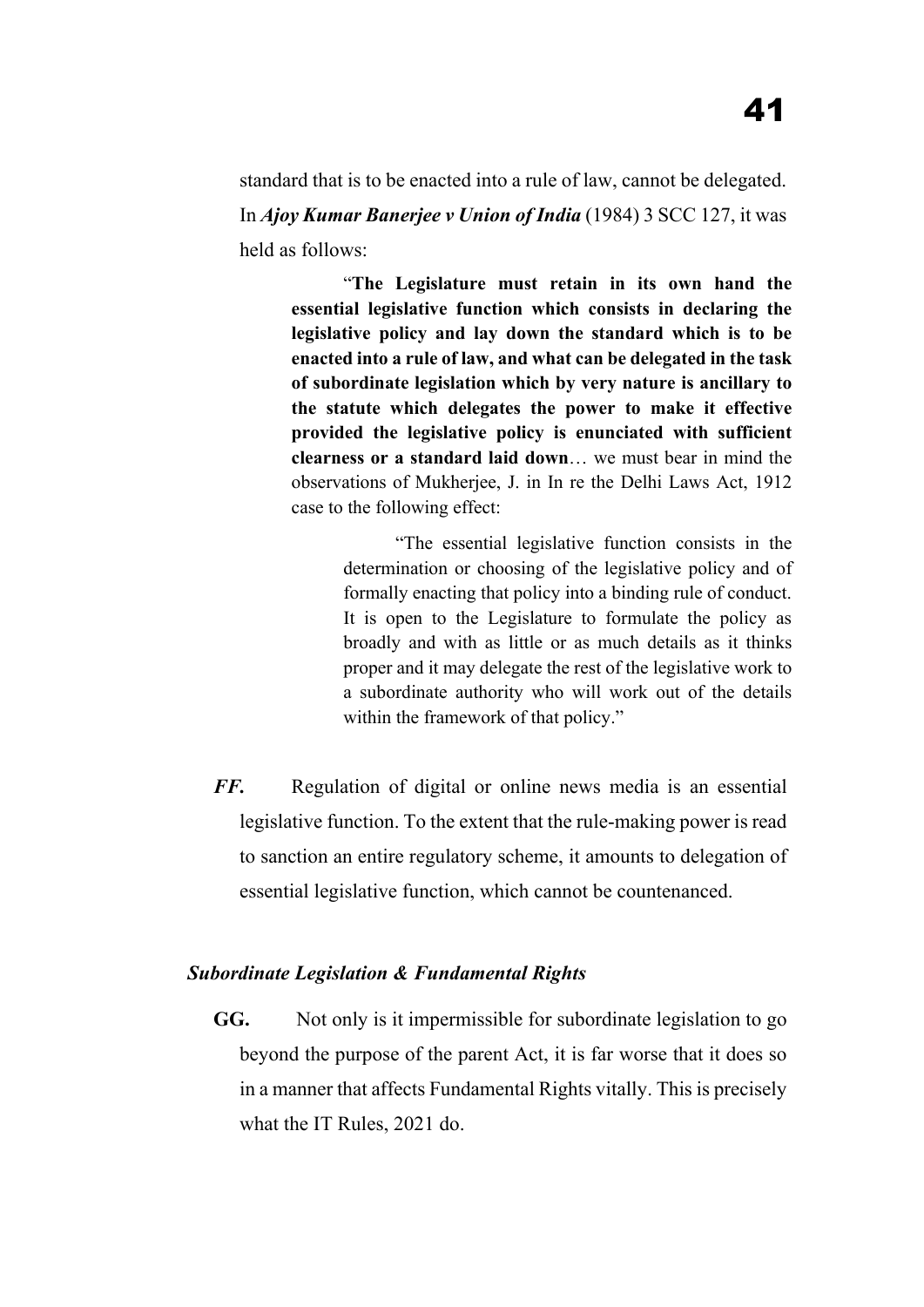- **HH.** No reading of the rule-making power will allow for such a regulatory regime for digital news media entities without express statutory sanction, for that will run the danger of adversely affecting Fundamental Rights, especially the right to free speech under Article  $19(1)(a)$ . Given such grave consequences, rule-making power has to be read strictly.
- **II.** The right to freely criticise the government is an essential and an inalienable part of the right to practice news journalism and a regulatory mechanism with the government at its apex is a manifestly unreasonable interference with the said right, especially if subjective and vague criteria like 'good taste' and 'decency' can be invoked to lead to Government interference. Therefore, the Impugned Rules are also in violation of Article  $19(1)(g)$  insofar as they place unreasonable restrictions on carrying on the business and practice of online news journalism. It is therefore imperative that this Hon'ble Court supplies a constitutionally sound reading of the rulemaking power under the Act and strikes down the Impugned Part of the Rules for being both *ultra vires* the rule-making power under the IT Act, and for being violative of Articles 14,  $19(1)(a)$ ,  $19(1)(g)$  of the Constitution.

#### *Untenability of the Respondents' Press Statements*

**JJ.** By way of various press releases, the Respondents have made a specious argument that emergency powers under Rule 16 is only an existing power under Section 69-A(2) to block an intermediary that has been incorporated in the Rules and that no new assault has been made on media freedom. However, Section 69-A(2) has been amplified and diversified in a myriad of ways by the entire Part III of the Rules which go far beyond the grounds under Section 69-A,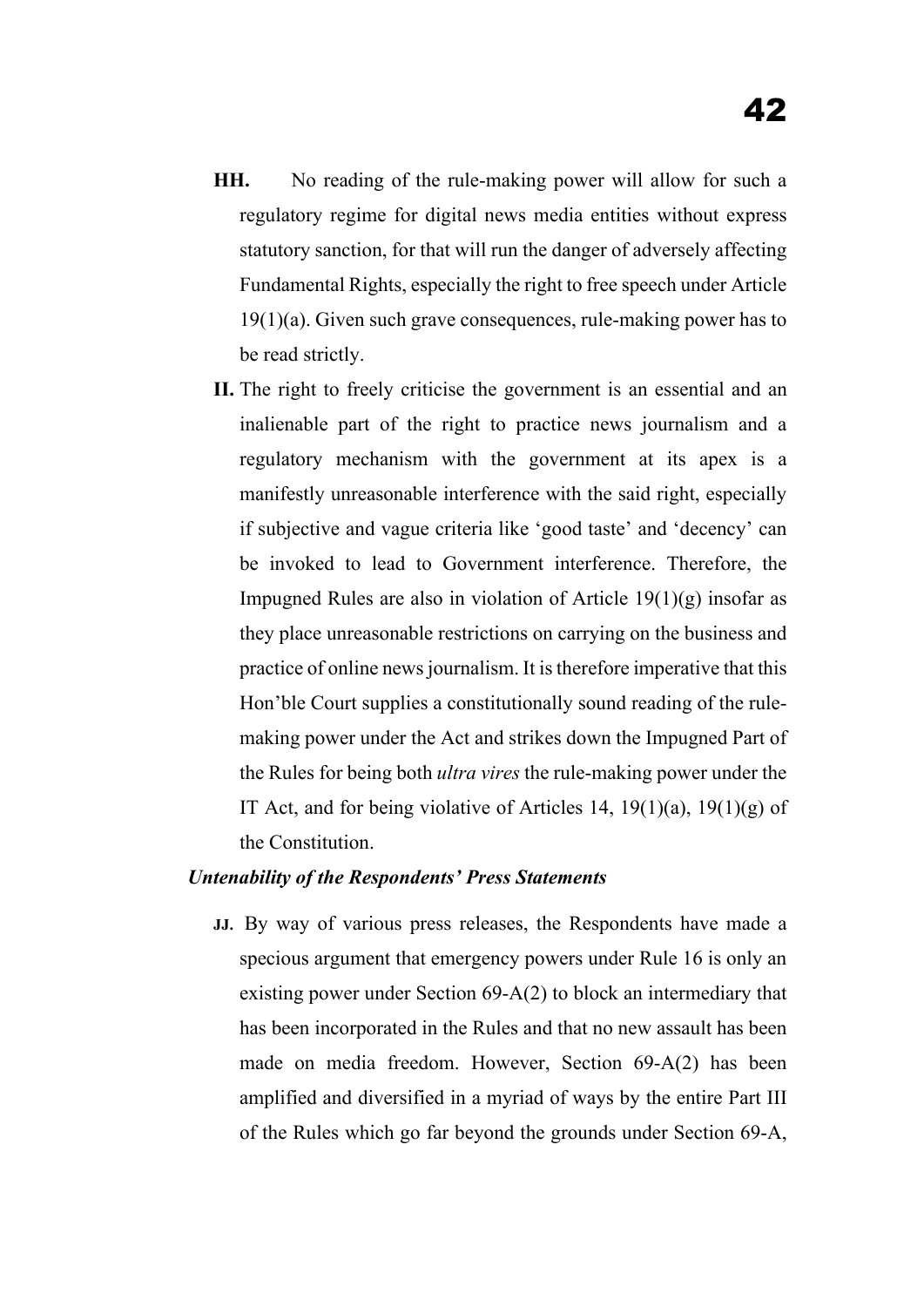and expanding the occasion for the use of the powers to block. On remote moral grounds, and grounds far beyond the contemplation of Section 69-A(2), a rigorous regime to be adjudicated upon by a parallel mechanism with the government at the apex has been set up. Section 69-A(2) was upheld by the Supreme Court only because of the limitations contained therein which have been breached by the Impugned Rules.

- 27. The Petitioners have not filed any Petition or proceeding seeking similar reliefs before this Hon'ble Court, the Hon'ble Supreme Court or any other Court or Tribunal.
- 28. The Writ Petition is *bona fide* and in the interests of justice.

#### **PRAYERS**

- 29. In the premises, this Hon'ble Court may be pleased to issue appropriate declarations, writs, orders and directions as set out below:
- a. Pass a Writ of *Declaration* or any other appropriate writ, order or direction, declaring the Information Technology (Intermediary Guidelines and Digital Media Ethics Code) Rules, 2021 as void and inoperative in so far as they define and apply to publishers of news and current affairs content, and Part III of the Rules, in so far as it regulates publishers of news and current affairs content, for being violative of Articles 14,  $19(1)(a)$ ,  $19(1)(g)$  and 21 of the Constitution; and
- b. Pass a Writ of *Declaration* or any other appropriate writ, order or direction, declaring the Information Technology (Intermediary